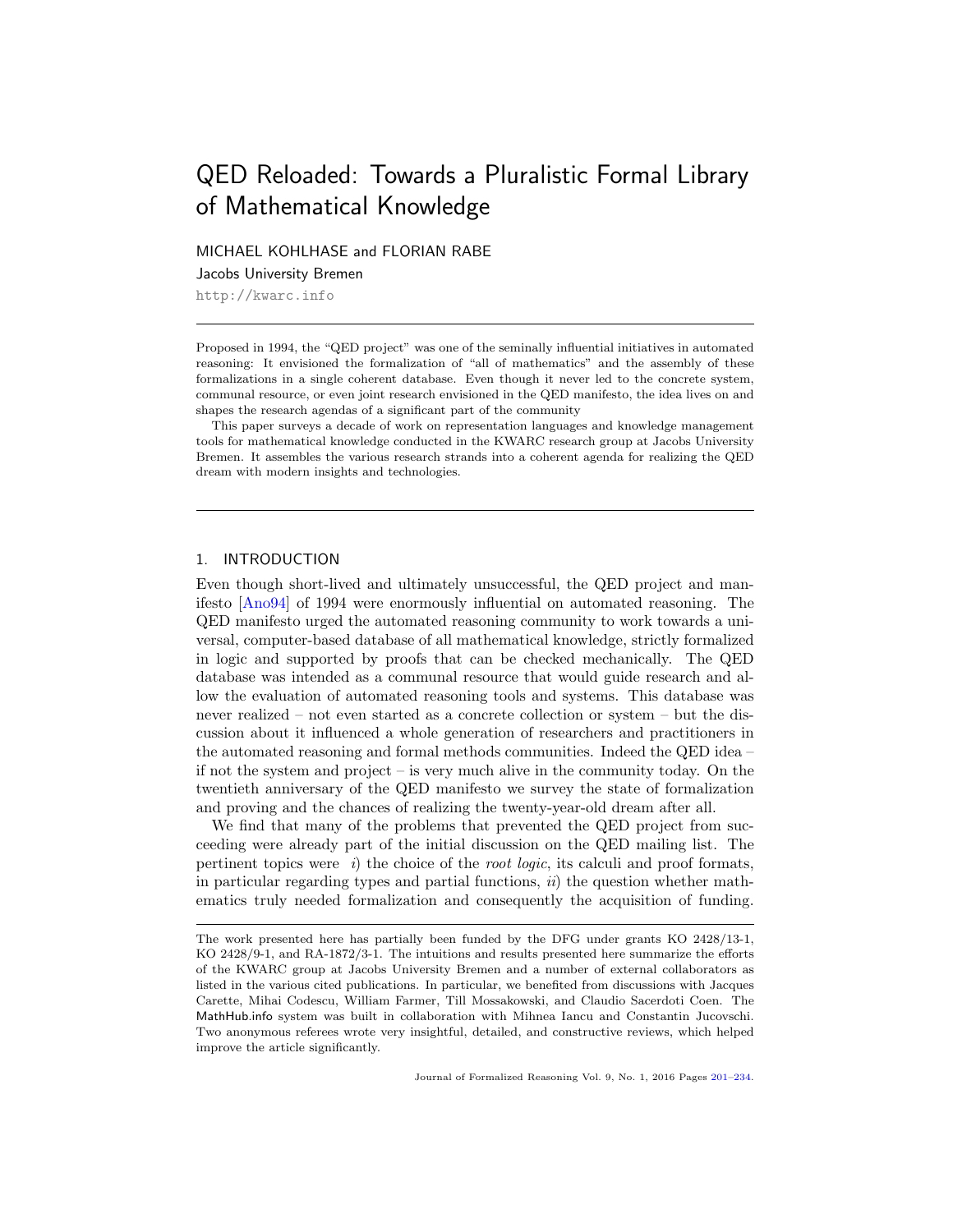While the latter point was probably the main practical obstacle, the former was and still is arguably the biggest theoretical stumbling block for a *universal* library of formalized mathematics. There was a consensus that a root logic was needed, i.e., a logic in which all of mathematics would be formalized. But most groups only advocated the logic of their own system as the most feasible candidate. The discussion ended in a proposal by Bob Boyer – the driving force behind QED – to use Primitive Recursive Arithmetic [\[Sko67\]](#page-33-0) (PRA), a quantifier-free formalization of the natural numbers. But while PRA is a canonical choice of root logic due to its extreme simplicity, it was generally regarded as insufficiently expressive for practical formalization. For example, in the recollection of the first author, Peter Andrews expressed this sentiment with the sarcastic comment that "if PRA, then we should gödelize it first!".

Actually, Andrews' position in the discussion was much more constructive than this quote suggests and has motivated much of the authors' research. In one post [\[And94\]](#page-27-2) to the QED mailing list, he advocated to "accept diversity": a library organization that accepts theorems and proofs in any logic after that logic has itself been submitted to the database. The reasoning behind this is that the differences between root logics (then and now) have evolved for good reasons: Every such system caters to a different aspect of formalization or area of application. However, at the time of QED the development of logical frameworks [\[Pfe01\]](#page-32-0), which can give a theoretical basis for this vision, had just begun.

Since then, the plurality of logic designs and of the corresponding theorem proving technologies has become even more formidable. Today there are about half-a-dozen libraries with  $\sim 10^5$  formalized mathematical theorems, such as the ones of Mizar [\[TB85\]](#page-33-1), Coq [\[Tea\]](#page-33-2), and the HOL systems [\[Har96\]](#page-28-0). These include deep theorems such as the Odd-Order Theorem  $\left[\frac{GA+13}{A}\right]$  or the Kepler Conjecture  $\left[\frac{HA+15}{A+15}\right]$ . But each library is based on a separate root logic, all of which are mutually incompatible, which leads to duplication of work and missed opportunities for knowledge transfer.

In his post [\[And94\]](#page-27-2), Andrews argues for another so far-unrealized goal: "I envision the QED library as a vast database and a *large number of associated utilities* for accessing, displaying, translating, manipulating, and using the items in the database" (emphasis ours). This places the utilities at the same level as the formalizations and not at the level of the individual systems contributing to the QED database. This makes sense if we consider the need for additional tools that integrate formalization systems with symbolic computation and large scale knowledge management systems – a very real need as evidenced by the formation of the CALCULEMUS and MKM (Mathematical Knowledge Management) communities, respectively, in the last two decades.

In 2007, Freek Wiedijk identified two further reasons for the failure of QED [\[Wie07\]](#page-33-3). Firstly, even though expressivity was an important factor in choosing the root logics, they still lack practical expressivity in comparison with conventional mathematics. He gives four deep but conventionally non-problematic mathematical theorems from calculus, abstract algebra, category theory, and set theory and concludes that no system allows proving all of them based on natural definitions and notations. This is compatible with the observation that each root logic has particular strengths and no single root logic can be satisfactory for all applications.

Secondly, the large libraries that have been developed lack library organization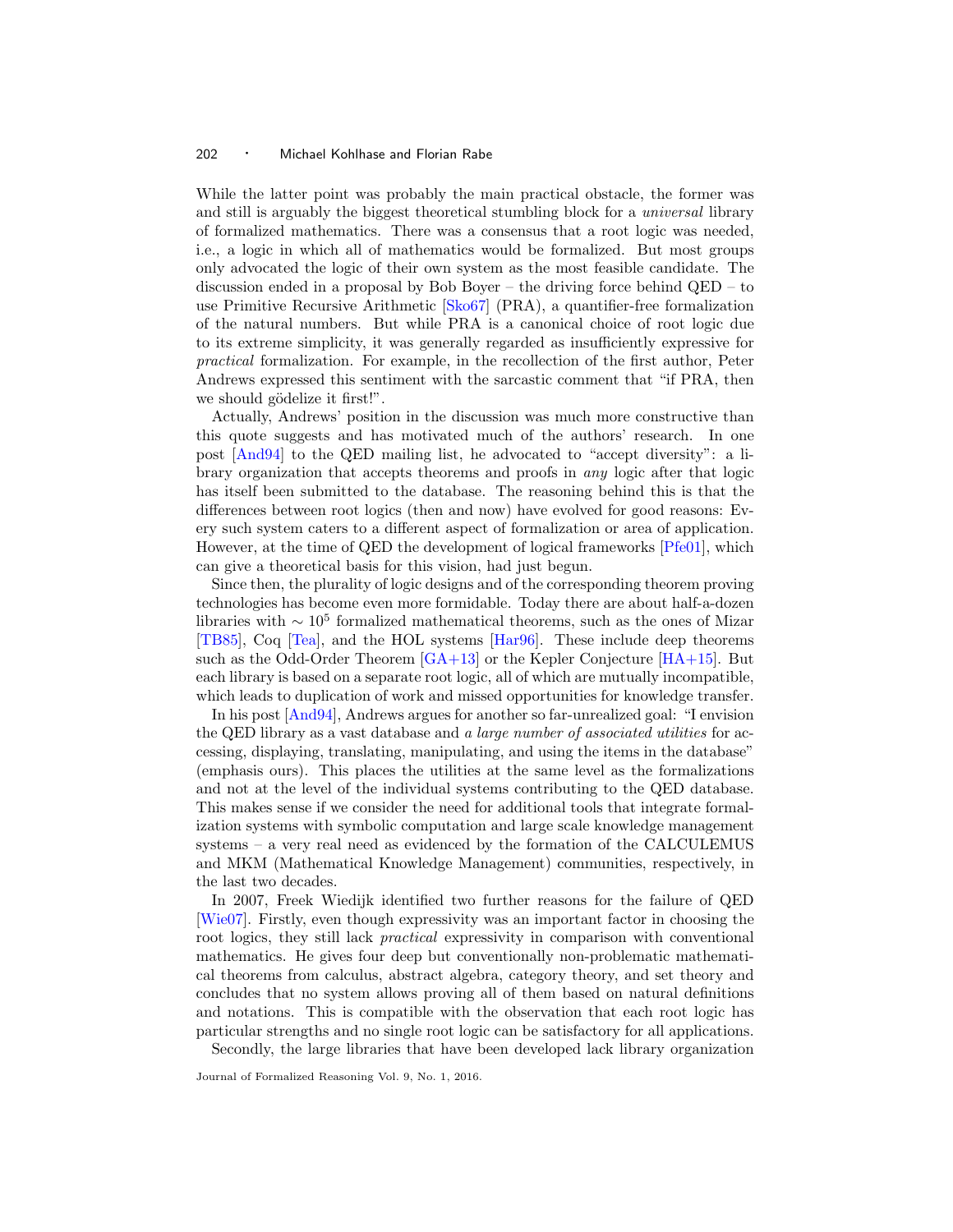strategies to keep them coherent in the presence of many contributors. Wiedijk observes that today's large libraries are either well-curated and integrated or have a large number of contributors. Naturally, while it is possible to develop library management support such as refactoring and dependency tracking, it would significantly ease the implementation burden on each system if these features were provided generically by the QED database.

Contribution and Overview. We begin with a thorough review of the state of the art in Section [2.](#page-2-0) We describe the existing tools, their root logics, and their libraries, focusing on the integration problems caused by the plurality of root logics.

Our contribution is a novel design that we propose for a universal communitydriven QED database. Contrary to all existing large QED-style databases, ours is systematically pluralistic: We build the diversity of root logics into the representation language from the beginning. This is a key step towards solving the problem of incompatible root logics.

A pluralistic QED database must include the definitions of the various root logics (and their semantics) and understand formalizations in any of them. Therefore, we use logical frameworks in which the root logics are to be formalized. Moreover, we complement logical frameworks with a concrete meta-language that allows representing both these logic definitions and the libraries. We use our OMDoc/Mmt language as this meta-language, which we present in Section [3.1.](#page-12-0) OMDoc/Mmt also acts as a pluralistic deduction system, which can be used to implement different logical frameworks, check the definitions of the root logics, and to support the QED database with knowledge management services. We present this in Section [3.2.](#page-14-0) We do not, however, anticipate that such a single pluralistic system will replace existing ones — instead, we see our database as a uniform archiving and integration platform for formalizations obtained in a variety of deductions systems, each optimized for a different root logic.

On top of OMDoc/Mmt, we have built the MathHub.info system as a prototypical QED database infrastructure, which we describe in Section [4.](#page-17-0) It provides user management, a repository manager, a web interface for trans-library navigation, and a mathematical search engine. Going beyond the goals of QED, it also includes support for informal mathematical documents.

We have already started building a nucleus of a pluralistic QED database on top of MathHub.info, and we report on our current state in Section [5.](#page-21-0) Presently, it includes several major mathematical libraries including those of two QED-style proof assistants. Section [5.1](#page-21-1) and [5.2](#page-22-0) describe how we can represent the root logics and their respective libraries uniformly. Section [5.3](#page-23-0) discusses the most promising methods for using our database to integrate these libraries with each other.

Throughout the article, we point out open problems that still remain despite these promising prototypes, and we conclude in Section [6.](#page-26-0)

# <span id="page-2-0"></span>2. STATE OF THE ART IN FORMALIZATION AND DEDUCTION

The systematic formalization of mathematical knowledge and its semantics go back at least to the seminal work by Russell and Whitehead [\[WR13\]](#page-33-4). The use of computer systems started in the 1950s and 1960s focusing on designing foundations (see Section [2.2\)](#page-4-0) that combine human and machine-friendliness. Automated theorem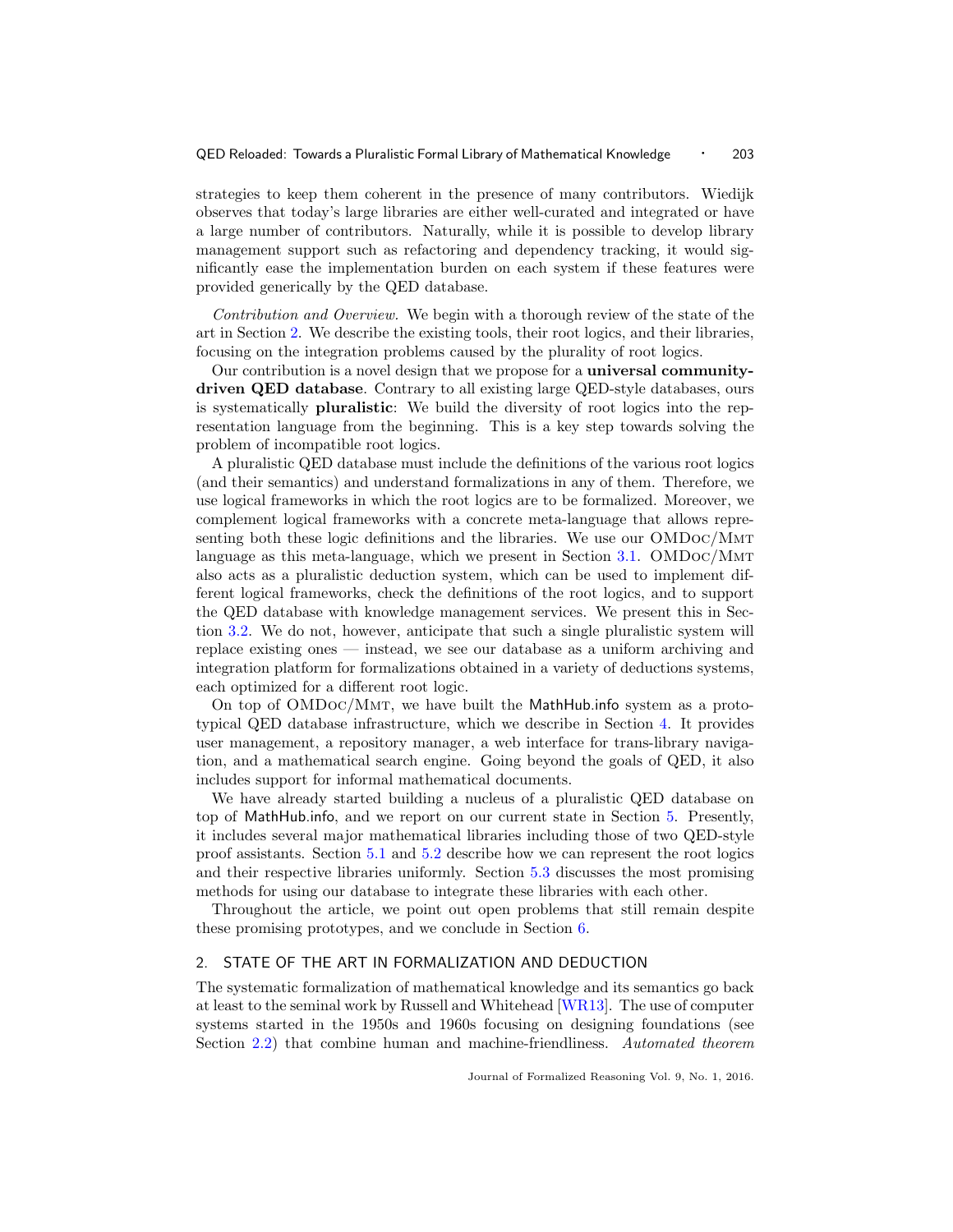proving, going back to ideas by Newell, Simon, and Davis, has been most successful for first-order predicate logic and related languages. For more expressive languages that more adequately model mathematical knowledge, best results were reached in the automated interactive verification of human-written proofs, going back to ideas McCarthy, de Bruijn, Milner, and Martin-Löf. Modern QED-style deduction systems usually follow the interactive approach and employ automation support where possible.

Formalization pays off most at large scales due to the high level of theoretical understanding and practical investment that it requires from both developers and users. Therefore, today's flagship projects are built on double-digit person years of investment. (However, small formalizations are increasingly used to support individual papers at, e.g., the POPL or RDP conferences.) Even though this would naturally call for a community effort, the last few decades have seen increasing specialization into isolated, mutually incompatible systems and incompatible overlapping libraries of formal knowledge.

Moreover, during that time the advances in computer and internet technology have dramatically changed our expectations regarding scalability. Many requirements have become critical that are not anticipated in the designs of deduction systems such as system interoperability and massively-multi-user collaboration.



#### 2.1 Deduction Systems

<span id="page-3-0"></span>Fig. 1. Typical Architecture of a Deduction System

Even though there are different possible architectures for QED-style deduction systems, some recurring features can be identified. We survey a typical architecture (see Figure [1\)](#page-3-0) in order to introduce names for the important concepts.

Formalizations are written in text files using concrete source syntax optimized for fast and convenient writing by human users. These differ from the abstract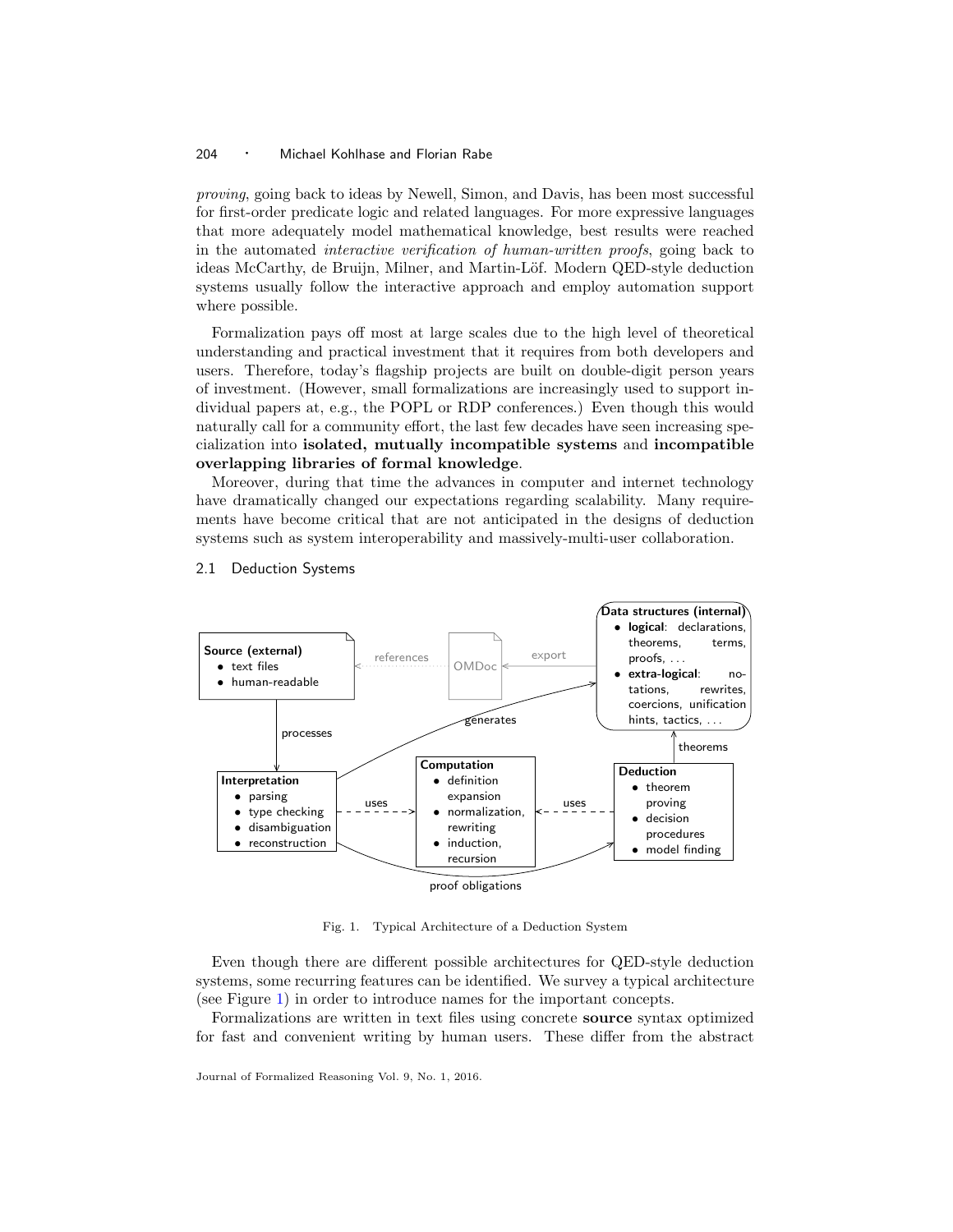internal data structures, which model the logical foundation of the system. The most important work flow is the transformation of the source into logically verified data structures. Typically, three components are involved.

Firstly, a lot of the intelligence lies in the interpretation component, which bridges the representational gap between source and data structures. It is often split into parsing and type/proof checking, but these may also be intertwined. Interpretation must mimic mathematical practices such as abuse of notation, contextsensitive disambiguation, omission of inferable parts, sloppy handling of undefinedness, or silent use of coercions. Typically, this makes substantial use of extra-logical data structures that maintain notations, overloading, implicit argument declarations, type coercions, etc. A promising recent trend, e.g., heavily used in  $[GA+13]$ , is the use of extra-logical data structures that trigger certain computations and controlled search procedures so that users can flexibly guide the interpretation process.

Secondly, the deduction component is traditionally the central part of the system. It employs complex decision and search procedures to discharge the proof obligations generated during interpretation and records the proved theorems in the data structures.

Thirdly, the computation component implements decidable normalization algorithms, user-configurable rewrite systems, or Turing-complete recursive functions. A major challenge is to understand when and which computations should be triggered during interpretation and deduction.

We also already indicate in gray the export of the data structures into our OM-Doc interchange language. Its main purpose is to permanently store the otherwisetransient internal data structures and trace their origin from the sources. We will get back to that in Sect. [2.3.](#page-7-0)

## <span id="page-4-0"></span>2.2 Foundations

Overview. The notion of a foundation comes from the debate about the foundations of mathematics at the beginning of the  $20<sup>th</sup>$  century. This tried to find a logical basis for mathematics and came up with first-order logic  $+$  set theory as one answer. Philosophically, a foundation should be very simple because we cannot determine the consistency of the foundation itself (except by reasoning in some other foundation). *Practically*, on the other hand, a foundation should be very *expressive* in order to allow structurally adequate and convenient formalizations. Traditionally, the implementation of a deduction system started with and centered around the data structures representing the foundation. The diverse group of foundations in today's QED-motivated systems are the result of trying to optimize the above simple-expressive trade-off.

It is crucial to observe that all of these systems are based on a fixed foundation, i.e., a fixed root logic in which all formalizations in that system are stated. Most of these derive from constructive type theories, higher-order logic, or firstorder set theory. The constructive type theories are mostly based on Martin-Löf type theory [\[ML74\]](#page-31-0) or the calculus of constructions [\[CH88\]](#page-28-3) and make use of the Curry-Howard correspondence [\[CF58;](#page-27-3) [How80\]](#page-29-0) to treat propositions as types (and proofs as  $\lambda$ -terms). Systems include Nuprl [\[CA+86\]](#page-27-4), Agda [\[Nor05\]](#page-31-1), Coq [\[Tea\]](#page-33-2), and Matita [\[ACTZ06\]](#page-27-5). The second group of systems go back to Church's higher-order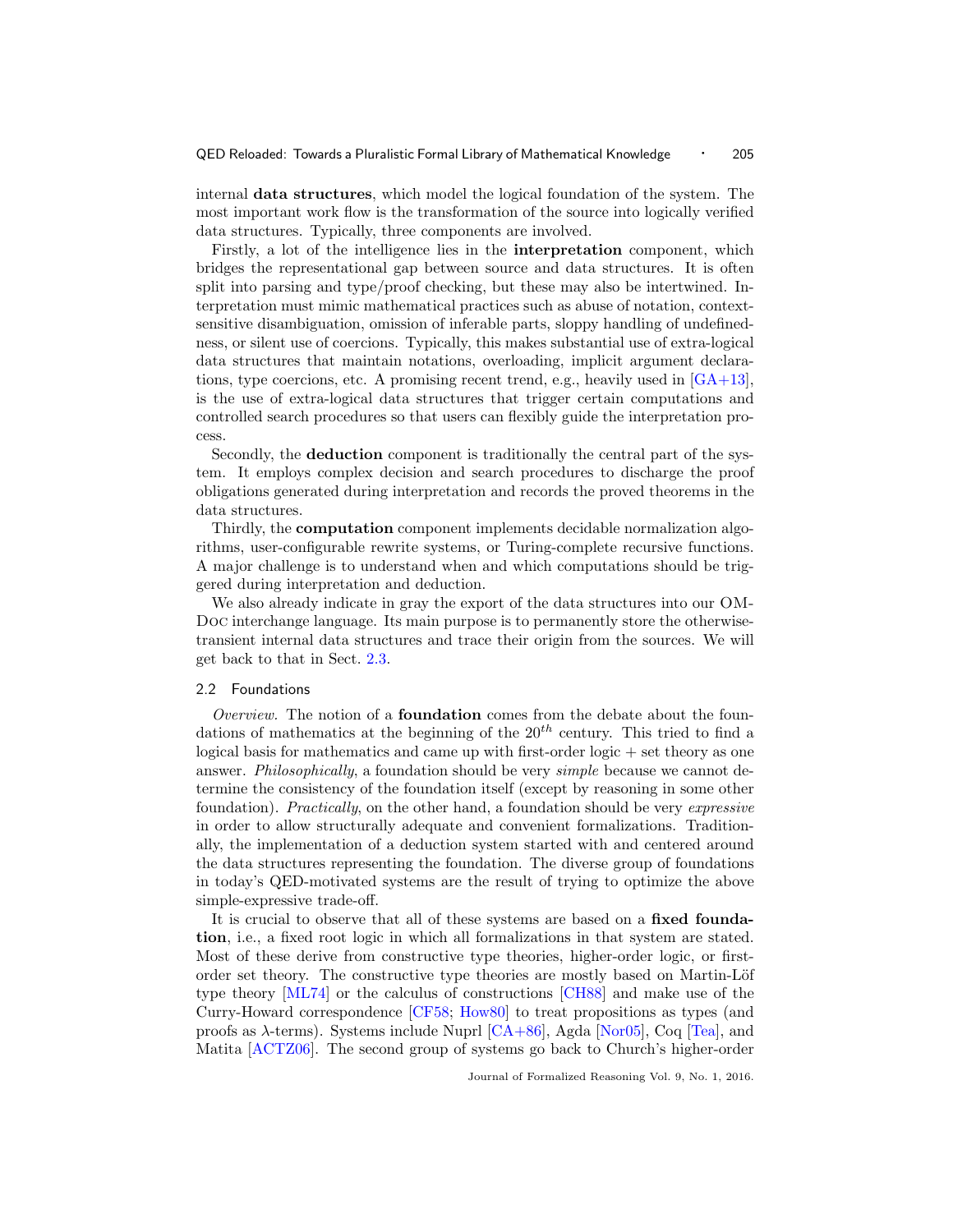logic [\[Chu40\]](#page-28-4). Systems include HOL4 [\[HOL4\]](#page-29-1), ProofPower [\[Art\]](#page-27-6), Isabelle/HOL [\[NPW02\]](#page-31-2), and HOL Light [\[Har96\]](#page-28-0). Notably, only Mizar [\[TB85\]](#page-33-1), Isabelle/ZF [\[PC93\]](#page-32-1), and Metamath [\[MeMa\]](#page-31-3) are based on variants of axiomatic set theory and thus most similar to the foundation of conventional mathematics. The foundation of the PVS system [\[ORS92\]](#page-31-4) includes a variant of higher-order logics but with a significantly extended type system inspired by set theory. The IMPS system [\[FGT93\]](#page-28-5) is based on a variant of higher-order logic with partial functions. The foundation of ACL2 [\[KMM00\]](#page-30-0) is an untyped language based on Lisp.

Heterogeneous Reasoning. In principle – and according to mathematical folklore – most of mathematics can be formalized homogeneously in a giant collection of first-order formulas based on a small collection of set-theoretic axioms. Here all mathematical knowledge is formalized using only conservative extensions (e.g., definitions, theorems) of the fixed foundation.

A major drawback of this approach is that a lot of expensive formalization work is needed just to build the setting of interest (e.g., the real numbers) as a conservative extension of the fixed foundation. Moreover, this monolithic formalizations lack the structuring devices needed for coping with the size and complexity of the collection, with development workflows, and with the constantly changing presentation of mathematical knowledge. Therefore, conventional mathematics uses what we call the heterogeneous method. Going back to the works by Bourbaki [\[Bou64\]](#page-27-7), this method focuses on defining axiomatic *theories* and stating every result in the smallest possible theory. This allows using theory morphisms to move results between theories in a truth-preserving way [\[FGT92\]](#page-28-6). Consequently, while all mathematics can be reduced to first principles, it is usually carried out in highly abstracted settings that hide the foundation. This approach has been applied successfully in software engineering and algebraic specification, where formal module systems are used to build large theories out of little ones, e.g., in SML [\[MTHM97\]](#page-31-5) and ASL [\[SW83\]](#page-33-5).

QED systems support heterogeneity in various ways.

Several systems allow heterogeneity explicitly by introducing abstract theories, e.g., locales in Isabelle, parametric theories in PVS, modules in Coq, or structures in Mizar. IMPS [\[FGT93\]](#page-28-5) even uses the heterogeneous method systematically as a central design feature.

Moreover, in all systems, one can apply the heterogeneous style implicitly. For example, one first introduces a new construct (e.g., the real numbers) by defining it in terms of existing ones (e.g., Cauchy sequences). Then one expands the definition while proving the characteristic theorems about the new construct. Finally, afterwards only those theorems are used, and the definitions are never expanded again. In particular, it becomes irrelevant, which out of several possible definitions (e.g., Dedekind cuts) was used. We call this implicit heterogeneity because this irrelevance is not made explicit (e.g., by introducing the second-order theory of the real numbers) in a way that would allow easy reuse across deduction systems.

Many systems provide special support for implicit heterogeneity by using definition principles. Here the interpreter elaborates high-level axiomatic declarations into conservative extensions. Example extension principles are type definitions in the HOL systems, provably terminating functions in Coq or Isabelle/HOL, or prov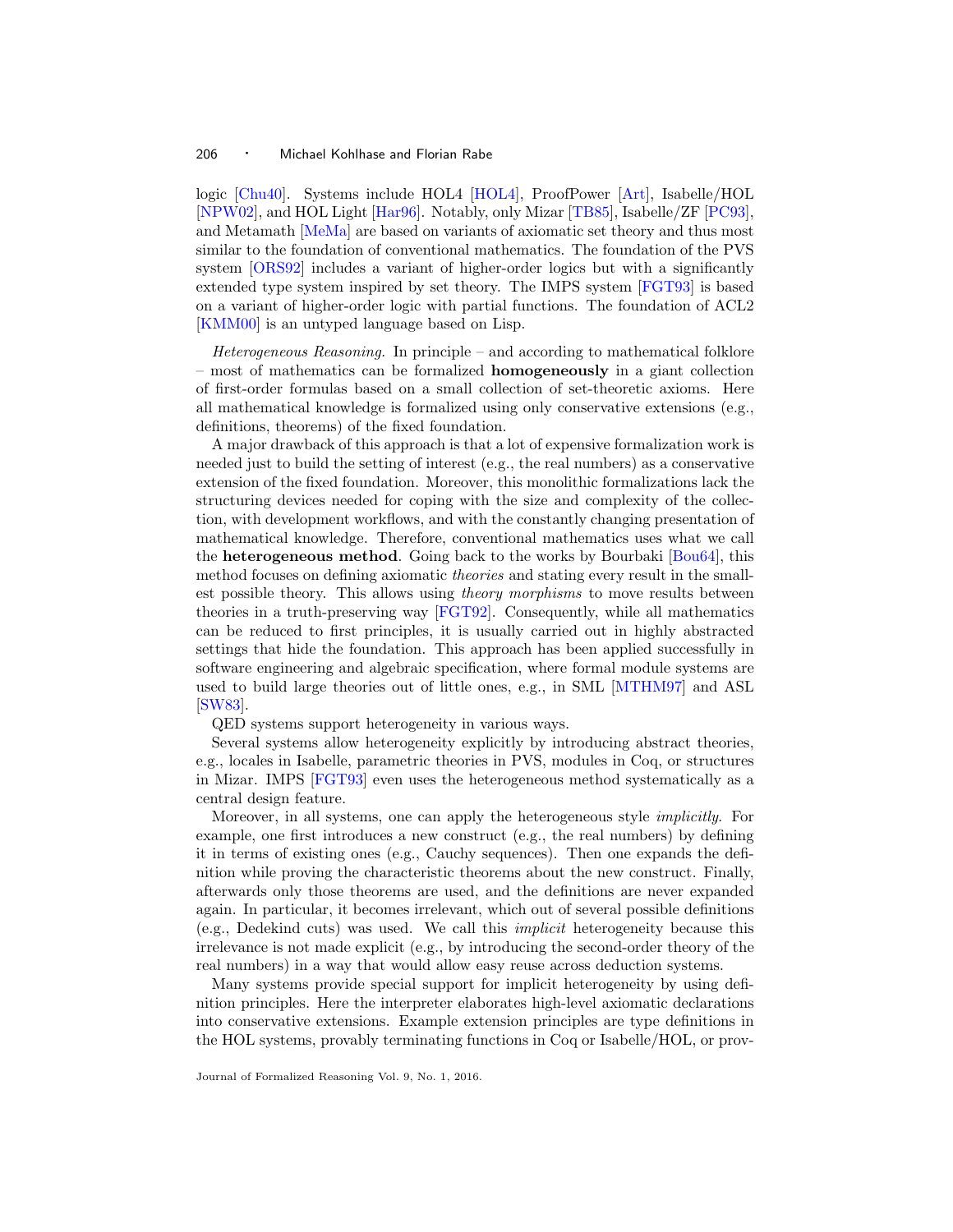ably well-defined indirect definitions in Mizar. Often elaboration-based approaches have the effect that heterogeneity becomes quite explicit in the source syntax while remaining implicit in the data structures.

Finally, several data types provide a systematic way of using heterogeneity implicitly. (Co)inductive types are theory-like abstraction mechanisms because they are also described by a set of declarations – the constructors and selectors, respectively – and axioms for (co)induction. They have the advantage that they additionally allow performing computations in the underlying foundation. Similarly, record types can be used as an alternative to theories, e.g., as done by Mizar structures and with Coq records in the Mathematical Components project [\[MC\]](#page-31-6). This has the major advantage that no meta-formalism is needed for heterogeneous reasoning: Theory morphisms become first-class functions between record types. Naturally, any such data types make the foundation and its meta-logical analysis more complex. Thus, they are inadequate solutions where a minimally complex type theory with support for heterogeneity is needed.

The Incompatibility Problem. The combination of fixed foundations and implicit heterogeneity has become the dominant approach in the QED area. This has several reasons. Firstly, it allows integrating computation into deduction by evaluating terms in the foundation. This makes proofs much simpler because it eliminates the tedious step-wise application of axioms to reason about equality. Secondly, the homogeneous method avoids adding axioms, which would end up growing the untrusted code base when using code extraction. Thirdly, in some domains like code certification, it is hard to be sure that all the invariants are respected unless every single detail is formalized homogeneously.

But the resulting formalizations are not easily reusable across systems. Firstly, implicit heterogeneity makes it difficult to systematically identify the heterogeneous structure of a library, which would be necessary to guide reuse. Secondly, the foundation-specific features used to obtain heterogeneity in one system may not be present in another system. Therefore, it is today virtually impossible to exploit heterogeneity when moving theorems across systems or even across different libraries of the same system. Therefore, almost all current systems and libraries are mutually incompatible, with only a few ad hoc translations between them (e.g., [\[KW10;](#page-31-7) [KS10\]](#page-31-8)).

In principle, highly reusable formalizations can be developed best with the heterogeneous method. It maximizes the level of abstraction for each result, and theories can be understood uniformly in all foundations. But it remains an open question how to combine the best of both worlds. One option may be to write heterogeneous theories in richer logics that induce computations, e.g., by using rewrite rules.

In any case, while a fixed foundation may be reasonable for an individual deduction system, it is counter-productive for a universal library of mathematics because different domains may require different foundations. Similarly, different communities involved in the formalization effort may favor different foundations (maybe only because of the formalization styles or workflows they support). Thus the library level of QED would profit from foundational pluralism, i.e., the ability to support multiple foundations in a single universal library.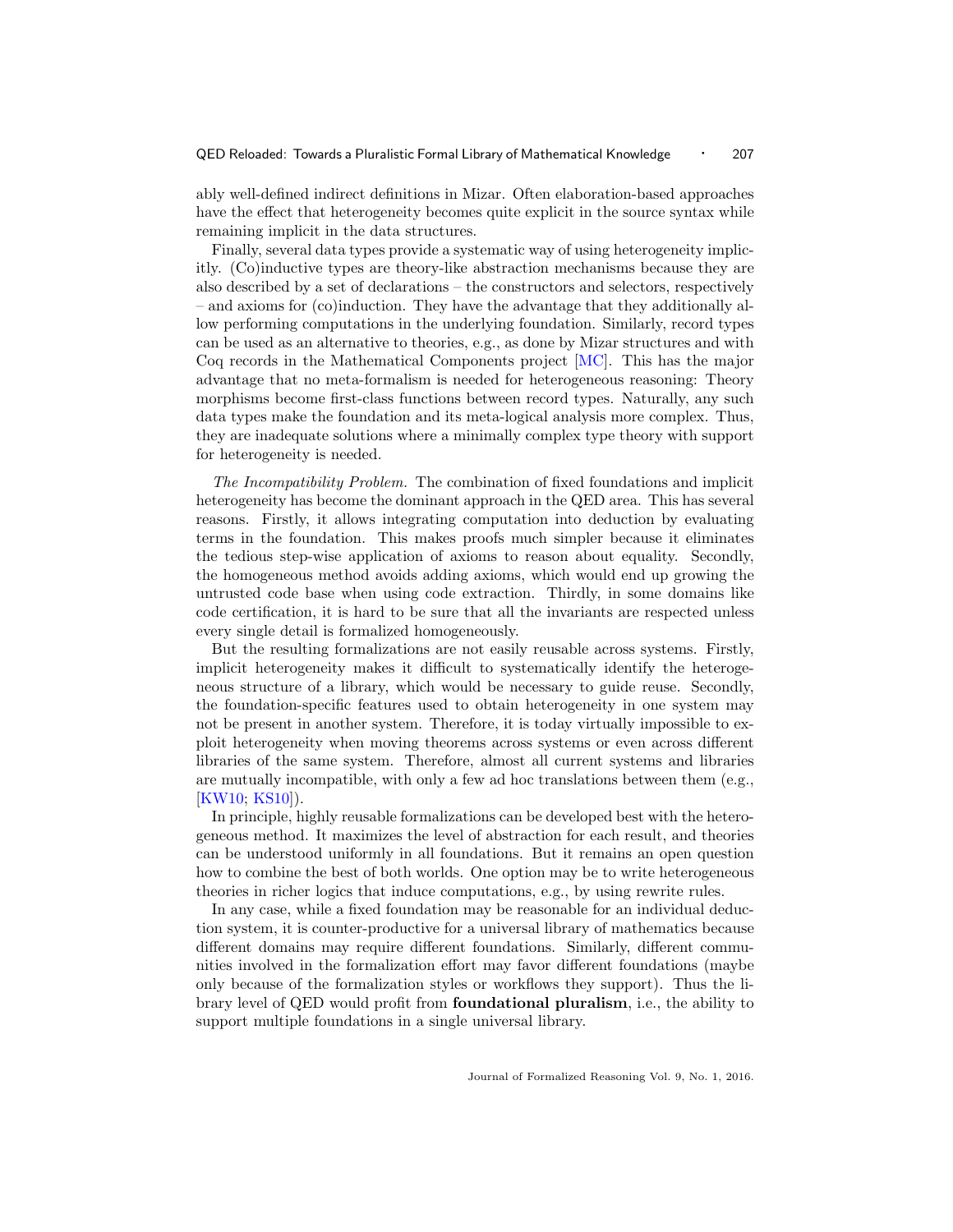#### <span id="page-7-0"></span>2.3 Formal Libraries

Overview. All major deduction systems provide support for managing formalizations in "libraries" (usually sets of source files) and collect some kind of library of formalizations. Often a certain basic library is loaded upon startup, and the user can load additional libraries on demand. The library mechanism can be decentralized with users developing and/or hosting individual libraries or centralized with a committee collecting and possibly curating the library.

A very sensitive issue here is backwards compatibility, i.e., the question whether a library is still readable after upgrading the main system. Only for centralized libraries, this can be guaranteed by the system developers. For example, in the L4 verification project  $[KA+10]$  (7 years, 390000 lines of Isabelle/HOL), Isabelle updates and change management turned out to be major problems [\[BDKK12\]](#page-27-8).

The Isabelle and the Mizar groups maintain one centralized library each – the "Archive of Formal Proof" [\[AFP\]](#page-27-9) and the "Mizar Mathematical Library" [\[MizLib\]](#page-31-9), respectively. The Coq group maintains a similar set of contributions. These libraries contain individual formalizations with relatively few interdependencies.

Highly-integrated libraries are usually found as part of a single formalization project whose size required the development of a separate library. Even though these libraries started as auxiliary devices, they are valuable results in their own right – maybe even more valuable than the primary formalization. Examples are Tom Hales's formalizations in HOL Light for the Kepler conjecture [\[HA+15\]](#page-28-2) and Georges Gonthier's work in Coq for the recently proved Feit-Thompson theorem [\[GA+13\]](#page-28-1). John Harrison's formalizations in his HOL Light system [\[Har96\]](#page-28-0) and the NASA PVS library [\[PVS\]](#page-32-2) have a similar flavor although they were not motivated by a single theorem but by a specific application domain. The latter is one of the biggest decentralized libraries, whose maintenance is disconnected from that of the system. All of the above, use variants of implicit heterogeneity.

Heterogeneous libraries are the IMPS library [\[FGT\]](#page-28-7), the LATIN logic library [\[CH+11\]](#page-28-8) by the authors, and the TPTP library [\[Sut09\]](#page-33-6) of challenge problems for automated theorem provers. However, none of these enjoys the level of interpretation, deduction, and computation support developed for individual fixed foundations.

The OpenTheory format [\[Hur09\]](#page-29-2) offers some support for heterogeneity in order to allow moving theorems between systems for higher-order logic (specifically HOL Light, HOL4, and ProofPower). It provides a generic representation format for proofs within higher-order logic that makes the dependency relation (i.e., the operators and theorems used by a theorem) explicit. The OpenTheory library comprises several theories that have been obtained by manually refactoring exports from HOL systems.

Library Integration. There are several facets of library integration. Firstly, one can refactor a single library to increase reuse through modularity, sharing, and inheritance. Typically, this amounts to using the heterogeneous method. Secondly, one can align two (or more) libraries. Here alignments are special relations that pair each concept of one library with the corresponding concept in the other one. Alignment relations may range from "subsumes the intent of" to "are equivalent and proofs can be shared". Thirdly, one can *merge two libraries*. Usually, this requires translating the libraries into a common language and then identifying and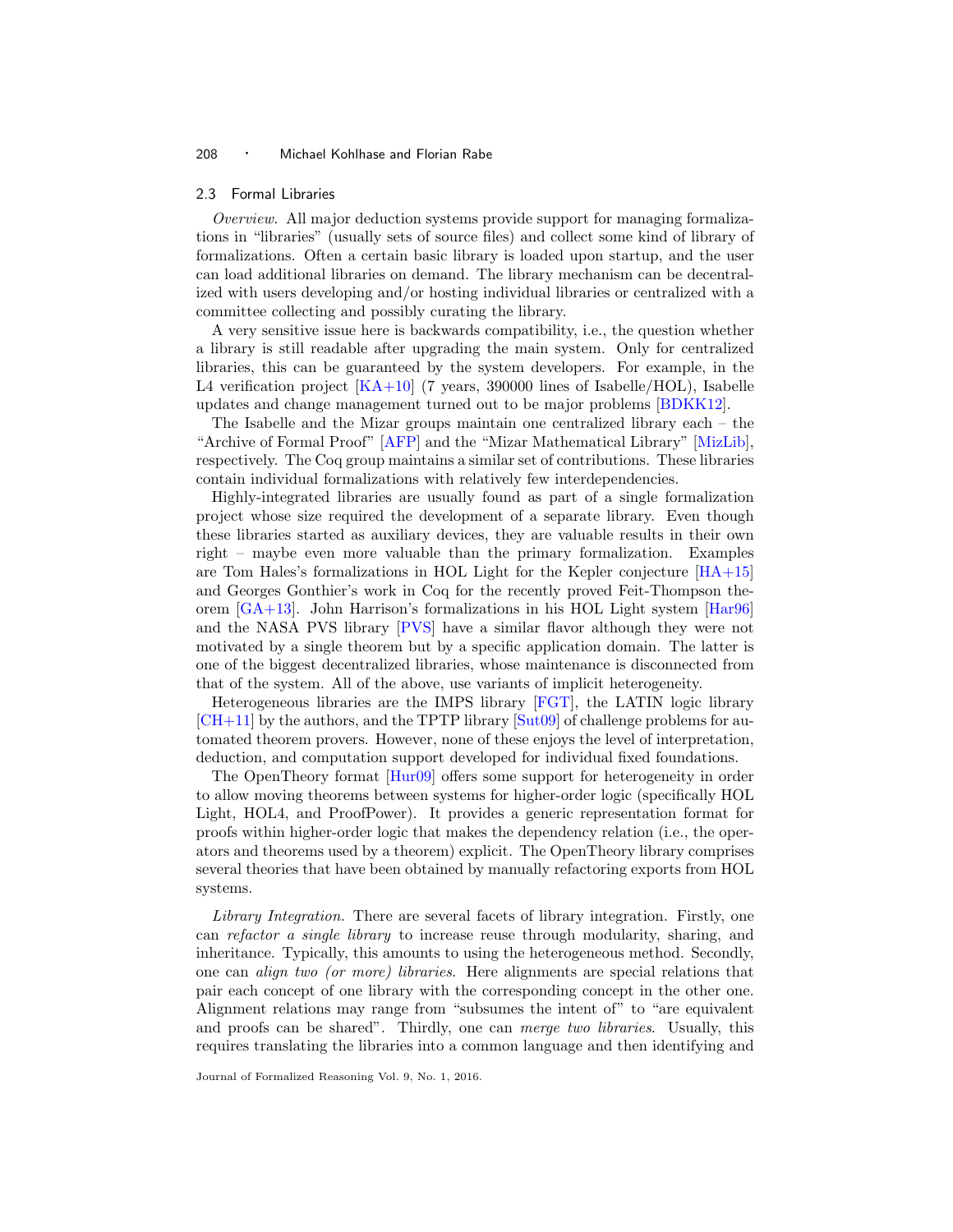#### QED Reloaded: Towards a Pluralistic Formal Library of Mathematical Knowledge · 209

eliminating overlap between them.

No strong tool support is available for any of these facets. The state-of-the-art for refactoring a single library is manual ad hoc work by experts, maybe supported by simple search tools (often text-based). Merging libraries can hardly be attempted because the state-of-the-art is still short of satisfactory translations into common languages.

This is despite the large need for more integrated and easily reusable large libraries. For example, in Tom Hales's Flyspeck project  $[\text{HA}+15]$ , his proof of the Kepler conjecture is formalized in HOL Light. But it relies on results achieved using Isabelle's reflection mechanism, which cannot be easily recreated in HOL Light. And this is an integration problem between two tools based on the same root logic!

Library Exports. In most cases, integration attempts falter already when trying to access the library in the first place. Here, we have two options: We can work with the sources or the internal data structures.

The usefulness of the sources is limited because interpretation, computation, and deduction are highly non-trivial algorithms. This has the effect that each source syntax can usually only be understood by a single system: the respective deduction system.

The data structures on the other hand are usually difficult to access from the outside. Deduction systems are typically realized as read-evaluate-print interfaces to the data structures, optimized for batch-processing source files, and appear to the outside as monolithic black boxes. In particular, the individual components are tightly integrated and practically inseparable from the overall system.

Therefore, an export of the internal data structures is the only way to obtain machine-level access to the libraries. This is indicated in Figure [1,](#page-3-0) where we use our OMDoc format as an example for a standardized interchange format that holds the exported data structures.

However, many deduction systems do not provide any export, let alone an export to OMDoc. For example, in the case of Mizar, it proved notoriously difficult [\[DW97;](#page-28-9) [BK07;](#page-27-10) [Urb06\]](#page-33-7) until the authors obtained an export [\[IKRU13\]](#page-29-3) that they could actually make use of in their applications.

And even where exports exist – for example, Coq, HOL Light, Mizar, and PVS provide idiosyncratic, system-near exports using XML syntax or binary files – they have several problems.

Firstly, the use of elaboration means that often many parts of the data structures are the result of non-trivial transformations, and their structure can differ substantially from that of the source syntax. In particular, it may be difficult to infer the implicit heterogeneous structure (even it is was explicit in the source) that would be valuable for reuse.

Secondly, the exports quickly become out-of-date as new features are added to the main system. The only exception are exports that are actively maintained by the main developers, but this is rarely the case. Even the Mizar XML export has gotten somewhat out-of-sync recently although the XML export was tightly integrated with (and thus essential for) the main system.

Thirdly, there is usually little support for connecting the human-optimized source syntax with the machine-optimized export syntax. To let human users interoperate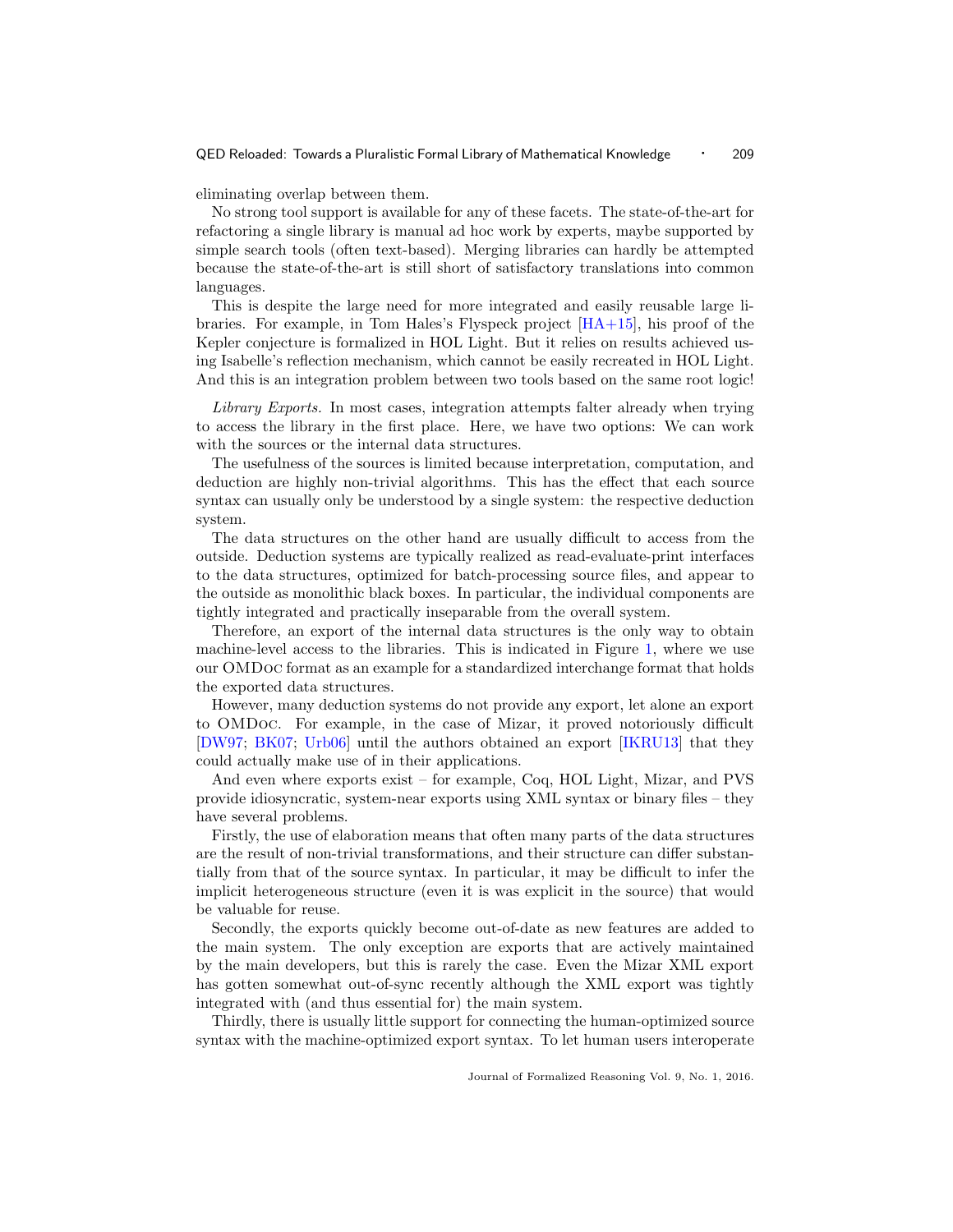with libraries of other systems, however, this is exactly what is needed. One compromise here is to export source references. If every fragment of the data structures remembers the exact range in the source file that was interpreted to that fragment, then such source references can be added to the export. This allows at least localizing change or conflict notifications in the source – and thus to integrate them into the library management facilities of the system.

Library Translations. For importing fragments of a library  $L$  into a library  $L'$ , we need an export facility for  $L$ , an import facility for  $L'$ , and additionally one of two things: a translation between the underlying logics or a logical framework that can handle libraries in multiple logics. Both are rare. Therefore, there are only a few examples of bridging libraries between two large deduction systems.

A small number of library bridges have been realized using ad-hoc logic translations, typically in special situations. [\[KW10\]](#page-31-7) translates from HOL Light [\[Har96\]](#page-28-0) to Coq [\[Tea\]](#page-33-2) and [\[OS06\]](#page-31-10) to Isabelle/HOL. Both translations benefit from the welldeveloped HOL Light export and the simplicity of the HOL Light foundation. [\[KS10\]](#page-31-8) translates from Isabelle/HOL [\[NPW02\]](#page-31-2) to Isabelle/ZF [\[PC93\]](#page-32-1). Here import and export are aided by the use of a logical framework to represent the logics. The Coq library has been imported into Matita once, aided by the fact that both use very similar foundations. The OpenTheory format [\[Hur09\]](#page-29-2) facilitates sharing between HOL-based systems but has not been used extensively.

The second approach requires a logical framework in which the logics can be represented. Then it is straightforward to map  $L$  to the library mechanisms of the framework. Then the framework can serve as a uniform intermediate data structure, via which other systems import  $L$ . The authors used this approach in [\[IKRU13\]](#page-29-3) for Mizar and in [\[KR14\]](#page-31-11) for HOL Light. These used the logical framework LF [\[HHP93\]](#page-28-10) and made the libraries available to knowledge management services. Another example is the Dedukti system [\[BCH12\]](#page-27-11), which imports, e.g., Coq and HOL Light into a similar logical framework, namely LF extended with rewriting.

The Library Integration Problem. Even when an export-import pair is available, it is usually still very difficult to integrate libraries due to what we dub the library integration problem.

The prevalent use of implicit heterogeneity means that results of L that are interesting to reuse in  $L'$  depend on a chain of conservative extensions all the way down to the foundation underlying  $L$ . This is disastrous for integration in the typical case where different libraries use different definitions (e.g., Dedekind cuts vs. Cauchy sequences). Thus, a logic translation will usually not map the real numbers of one system to the real numbers of another system. In explicitly heterogeneous libraries, on the other hand, each result depends only on some axiomatic theories, which can be mapped more easily to corresponding theories in  $L'$ .

Very little work exists to address this problem. In [\[OS06\]](#page-31-10), some support for library integration was present: Defined identifiers could be mapped to arbitrary identifiers ignoring their definition. No semantic analysis was needed because the translated proofs were rechecked by the importing system anyway. This approach was revisited and improved in [\[KK13\]](#page-30-2), which systematically aligned the concepts of the basic HOL Light library with their Isabelle/HOL counterparts and proved the equivalence in Isabelle/HOL. The approach was further improved in [\[GK14\]](#page-28-11) by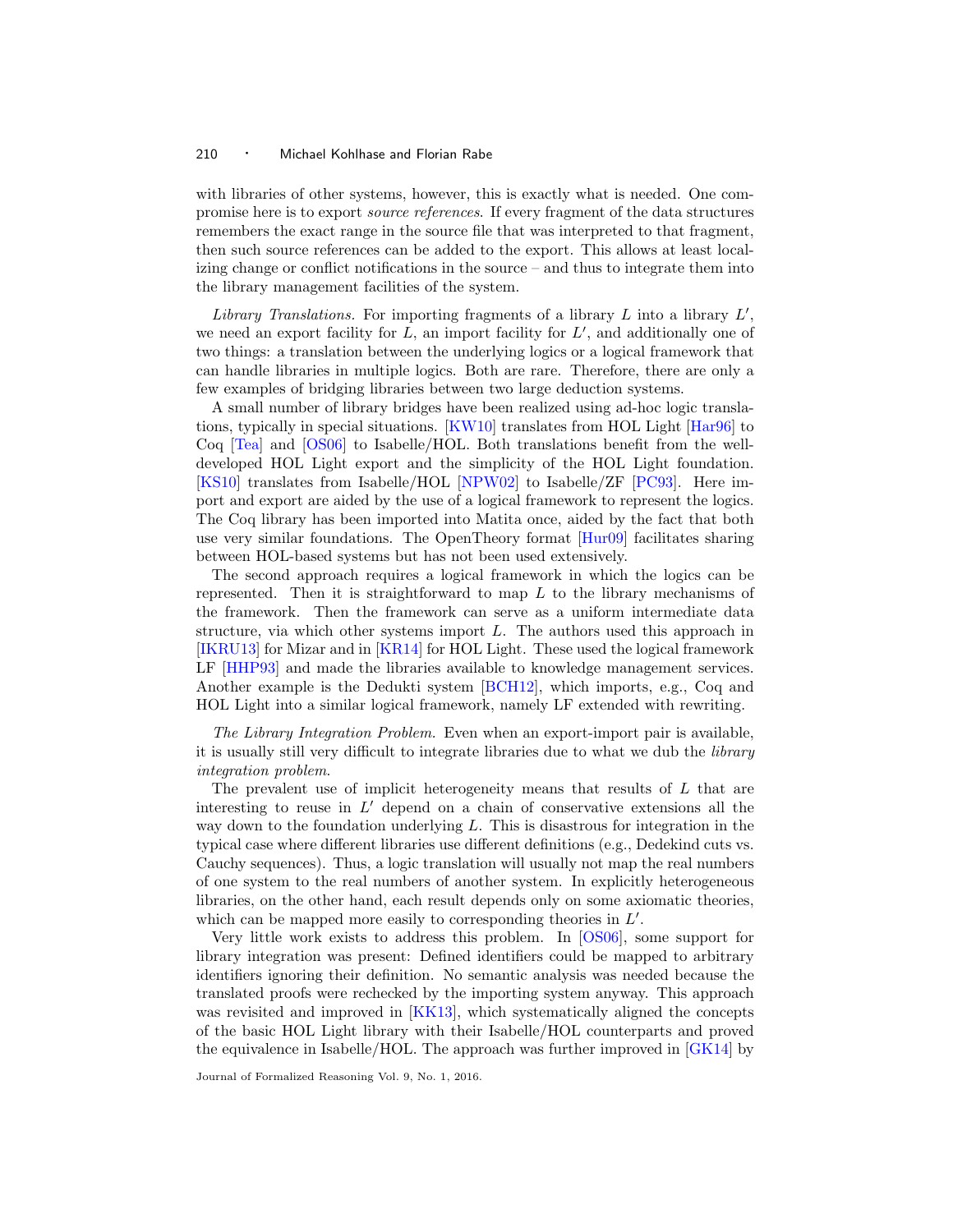using machine learning to identify large sets of further alignments.

The OpenTheory format [\[Hur09\]](#page-29-2) provides representational primitives that, while not explicitly using theories, effectively permit heterogeneous developments in HOL. The bottleneck here is manually refactoring the existing homogeneous libraries to make use of heterogeneity.

We sketched a partial solution aimed at overcoming the integration problem in [\[RKS11\]](#page-32-3).

#### 2.4 Logical Frameworks

In response to the plurality of logical systems, logical frameworks have been introduced. These are formalisms in which the logical parts of the data structures (but usually not the concrete source syntax and not all extra-logical parts) of logics can be defined. [\[Pfe01\]](#page-32-0) gives an overview.

LF  $[HHP93]$  is a logical framework based on the dependently-typed  $\lambda$ -calculus. It uses the judgments-as-types methodology. In particular, logic definitions usually use a declaration proof : form  $\rightarrow$  type such that proof F is the type of proofs of F. Twelf [\[PS99\]](#page-32-4) is the most mature concrete implementation of LF. It includes a theorem prover for meta-theorems, i.e., theorems about the defined logics. A wide variety of logics have been defined in Twelf, e.g., in the LATIN library  $[CH+11]$ .

Dedukti [\[BCH12\]](#page-27-11) implements LF modulo rewriting. By supplying rewrite rules (whose confluence Dedukti assumes) in addition to an LF theory, users can give more elegant logic encodings. Moreover, rewriting can be used to integrate computation into the logical framework. A number of logic libraries have been exported to Dedukti, which is envisioned as a universal proof checker.

Isabelle [\[Pau94\]](#page-32-5) implements intuitionistic higher-order logic, which (if seen as a pure type system with propositions-as-types) is rather similar to LF. Isabelle includes an LCF-style interactive theorem prover and a tactic language for proving object theorems, i.e., theorems within the defined logic. Despite being logicindependent, most of the proof support in Isabelle is optimized for individual logics defined in Isabelle, most importantly Isabelle/HOL and Isabelle/ZF.

All logical frameworks allow representing logics as theories. This allows using the heterogeneous method to build logics from small components and to express logic translations as theory morphisms in the logical framework. The authors' LATIN library  $\lfloor$  CH+11 $\rfloor$  systematically employs this approach to formalize a large collection of logics.

However, state-of-the-art logical frameworks are not expressive enough yet to allow natural formalizations of the complex foundations underlying state-of-theart deduction systems. For example, the LATIN project could not obtain full formalizations of the major foundations in LF.

Moreover, logical frameworks cannot replace foundation-specific systems because the increase in generality always unavoidably leads to additional overhead and a decrease in efficiency. In particular, logical frameworks lack strong support for computation and thus cannot represent proofs efficiently that rely on computation. Therefore, several systems that are expressive enough to act as logical frameworks such as Coq or Nuprl have not pursued these avenues. The use of rewriting in Dedukti is motivated by this shortcoming.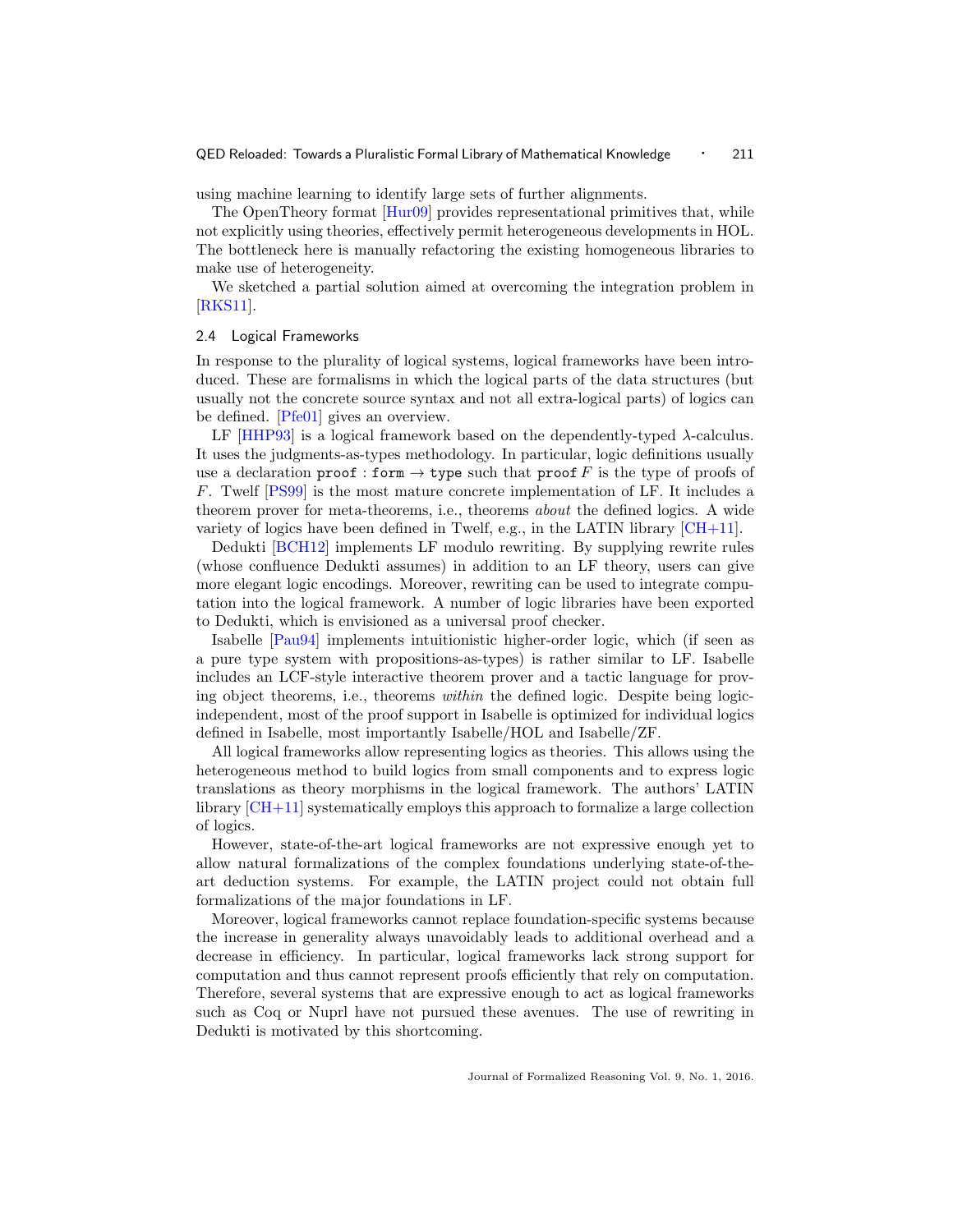#### 2.5 Knowledge Management (KM)

KM Languages. Mathematical knowledge, research, and applications are distributed globally, and mathematical knowledge is highly interlinked by explicit and implicit references and citations. Therefore, a computer-supported management system should support global interlinking and scale to very large libraries. Yet, virtually all current deduction systems operate under the implicit assumption that all relevant knowledge is locally available and can be loaded into main memory – i.e., at local scale.

On the other hand, there are representation languages developed for global scale mathematics. OpenMath  $[BC+04]$  and MathML  $[AB+10]$  provide general definitions of the concrete and abstract syntax of mathematical objects. OMDoc [\[Koh06\]](#page-30-3) extends these with abstract and concrete syntax for statements, heterogeneous theory development, informal knowledge, and mathematical documents. These languages can be customized by content dictionaries, which introduce additional primitives and describe their semantics. While there are only very few and weak content dictionaries that were natively written in these languages, content dictionaries can be generated automatically from heterogeneous formalizations as we do in [\[HR15\]](#page-29-4).

These languages have been used as system-level interchange formats for mathematical/symbolic systems (e.g., the use of OpenMath in the SCIEnce project [\[HR09\]](#page-29-5)), as a basis for integrating mathematics with the semantic web (e.g., in the MONET FP6 project and the HELM/MoWGLI FP6 project), or as markup languages for web browsers (e.g., by the integration of MathML into HTML5). They are the basis of generic assistant systems such as MathWebSearch [KS06] for search or ActiveMath [\[MB+03\]](#page-31-13) for user-adaptive learning. Many mathematical assistant systems from symbolic computation or (to a much smaller extent) formal deduction can use them for the export or import of their knowledge.

KM for Deduction Systems. As a rough general rule, deduction systems fare badly on KM challenges like large scale collaborative projects, change and distribution management, and integrated development environments. Retro-fitting them with KM support has proved very expensive and unsatisfactory. In fact, because these systems have initially focused on soundness and efficiency at local scales, large scale KM has proved very difficult to add as an afterthought, often prohibitively so. Moreover, developers' resources are stretched thin already by developing (and maintaining) their system at all. Therefore, the gradual migration towards new designs that overcome these problems is extremely difficult. It is no coincidence that Matita  $[ACTZ06]$  — one of the few major new systems of the last decade is the most KM-friendly among them.

More concretely, most proof assistants come with some support for searching statements (usually a plain text search of the source files or a search for identifiers with certain properties after loading the library) and ad hoc change management (usually based on file-modified timestamps). Most systems are able to export their library as browsing-oriented HTML, using styles, cross-references, and visibility management.

These services tend to be low-level services based on data structures that are close to the plain text source (e.g., text-based search) or high-level services based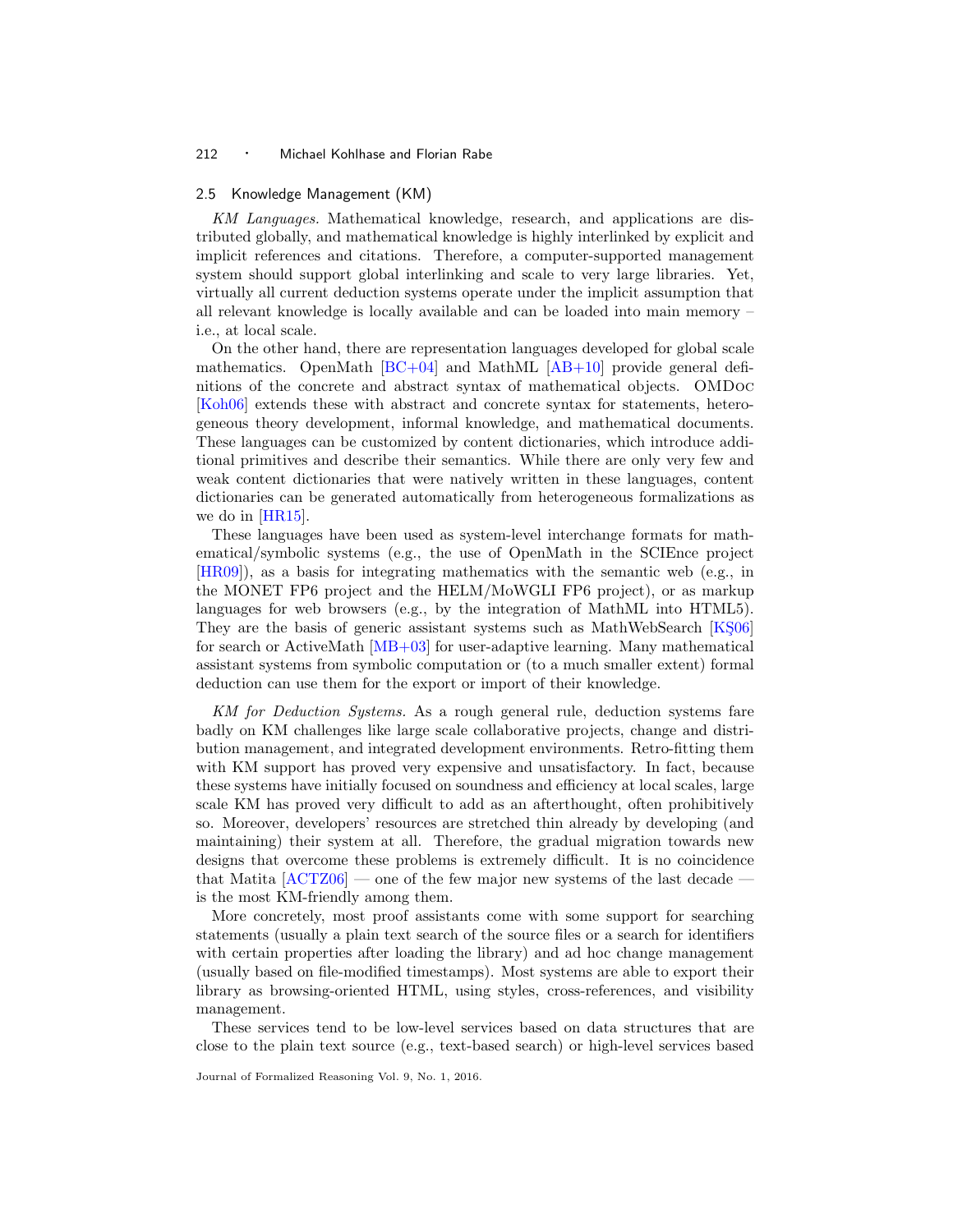on the volatile in-memory data structures (e.g., searching for identifiers with certain types). The systems often lack persistent high-level representations of the library (e.g., in OMDoc) that could serve as the basis for generic large scale KM services that can be developed and run independent of the deduction system. If such representations exist, such as Coq's binary or Mizar's XML files, their KM potential is not fully exploited, often due to a lack of resources among the experts and a lack of documentation for outsiders.

One of the most advanced system-specific solutions is the automated reasoning service for HOL Light [\[KU13\]](#page-31-14), which uses machine learning to select from a large knowledge base of theorems those that can help to prove an open proof obligation automatically. One of the most advanced system-independent KM projects in this area is [\[ABMU11\]](#page-27-14), which develops a general Wiki infrastructure that is applied to Mizar and Coq.

For Isabelle, a partial reimplementation in a different programming language (Scala instead of ML) permitted a tighter coupling between deduction kernel and KM applications (in this case authoring support) [\[Wen12\]](#page-33-8). A related line of work built asynchronous theorem proving [\[Wen10\]](#page-33-9), which allows delaying all checks that are only relevant to the correctness of the theory but do not have immediate bearing on the user interface. This allows a systematic change management where small changes to large formalizations can be made more efficiently.

#### <span id="page-12-1"></span>3. THE OMDOC/MMT LANGUAGE AND MMT SYSTEM

We new review the base of our proposal for fresh start of the QED project.

#### <span id="page-12-0"></span>3.1 A Universal Language for Pluralistic Mathematical Libraries

We have developed the OMDoc XML format [\[Koh06\]](#page-30-3), which can serve as a standardized representation language of a QED-style database. In particular, it can represent the exports of deduction system libraries and their documentation. In the last five years we re-developed the fragment of OMDoc pertaining to for-mal knowledge resulting in the OMDoc/MMT language [\[RK13;](#page-32-6) [HKR12;](#page-29-6) [Rab14b\]](#page-32-7). OMDoc/Mmt greatly extends the expressivity, clarifies the representational primitives, and formally defines the semantics of this OMDoc fragment.

OMDoc/Mmt introduces a rigorous, foundation-independent conceptualization of the data structures of deduction systems. It systematically avoids any commitment to a particular foundation, abstracts from and mediates between different foundations, and thus maximizes the reuse of concepts, tools, and formalizations. As such, OMDoc/Mmt provides a uniform solution to the root logic controversy of QED.

More concretely, OMDoc/MMT integrates successful representational paradigms

- theories and the reuse along theory morphisms from the heterogeneous method,
- the logics-as-theories representation from logical frameworks and the transparent, multi-level integration into the heterogeneous method,
- the Curry-Howard correspondence from type theoretical foundations,
- URIs as globally unique logical identifiers from OPENMATH,
- the standardized XML-based interchange syntax of OMDoc,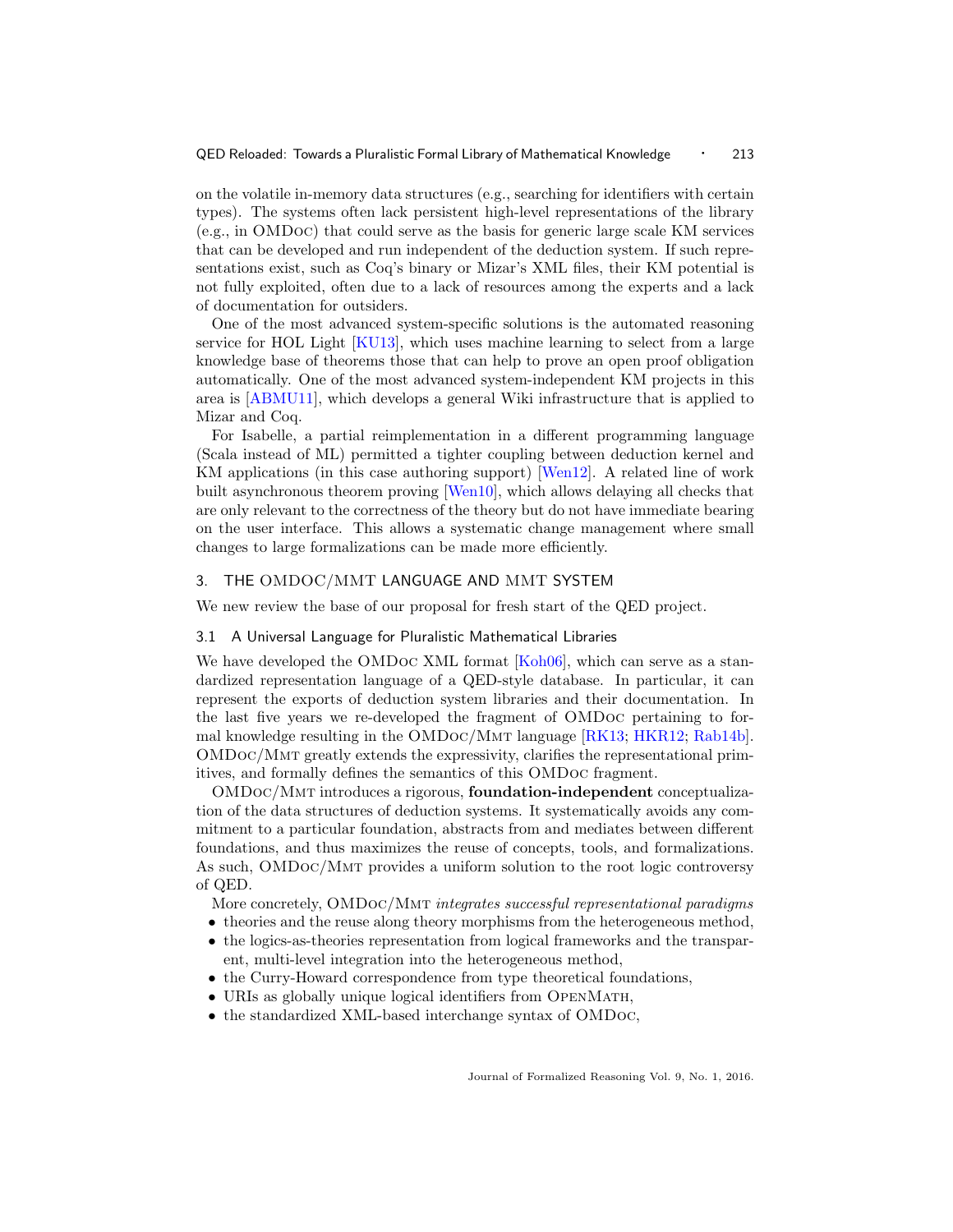

<span id="page-13-0"></span>Fig. 2. Meta-Theories and Theory Morphisms in OMDoc/Mmt

and makes them available in a single, coherent representational system for the first time. The combination of these features is based on a small set of carefully chosen, orthogonal primitives in order to obtain a simple and extensible language design.

The central concept of  $OMDoc/MMT$  is that of a **theory**, which is a named list of declarations. Most importantly, the declaration of a constant introduces a new name possibly with additional attributes such as type, definiens, or notation. Relative to a theory, objects are formed as syntax trees with binding.

Although further work remains regarding certain features (e.g., computation), these three concepts already allow natural representations of most formal languages.

- All languages are represented uniformly as OMDoc/MMT theories. This includes foundations, logical frameworks, logics and type theories, signatures and theories, set theories.
- All operators and symbols of a language are represented as OMDoc/Mmt constants. This includes the sort, constant, function, and predicate symbols of logics, the base type, type operators, and term constructors of type theories, the concepts, relations, and individuals of ontologies, as well as – via the Curry-Howard correspondence – the judgments, inference rules, axioms, and theorems of calculi.
- All composed expressions are represented as objects. This includes formulas, derivations and proofs, terms, types, kinds, and universes, etc.

OMDoc/Mmt theories can be related to each other via theory morphisms, which are used to uniformly describe the **modular structure** of and **representa**tion theorems between theories. Regarding modular structure, theory morphisms occur as import declarations within theories, which uniformly represent, e.g., inheritance and instantiation. Regarding representation theorems, theory morphisms occur as translations, functorial representations, implementations, and models.

OMDoc/Mmt maintains a formal meta-theory relation between theories. Let us write  $M/T$  to express that we work in the object language T using the metalanguage  $M$ . For example, most of mathematics is carried out in FOL/ZFC, i.e., firstorder logic is the meta-language, in which set theory is defined. FOL itself might be defined in a logical framework such as LF [\[HHP93\]](#page-28-10), and within ZFC, we can define the language of natural numbers, which yields LF/FOL/ZFC/Nat. In OMDoc/Mmt, all of these languages are represented as theories, each of which may be used as the meta-theory of another one. The meta-theory indicates both to humans and to machines how a theory is to be understood. For example, interpretations of ZFC must understand FOL, and the typing relation of FOL is inherited from LF. The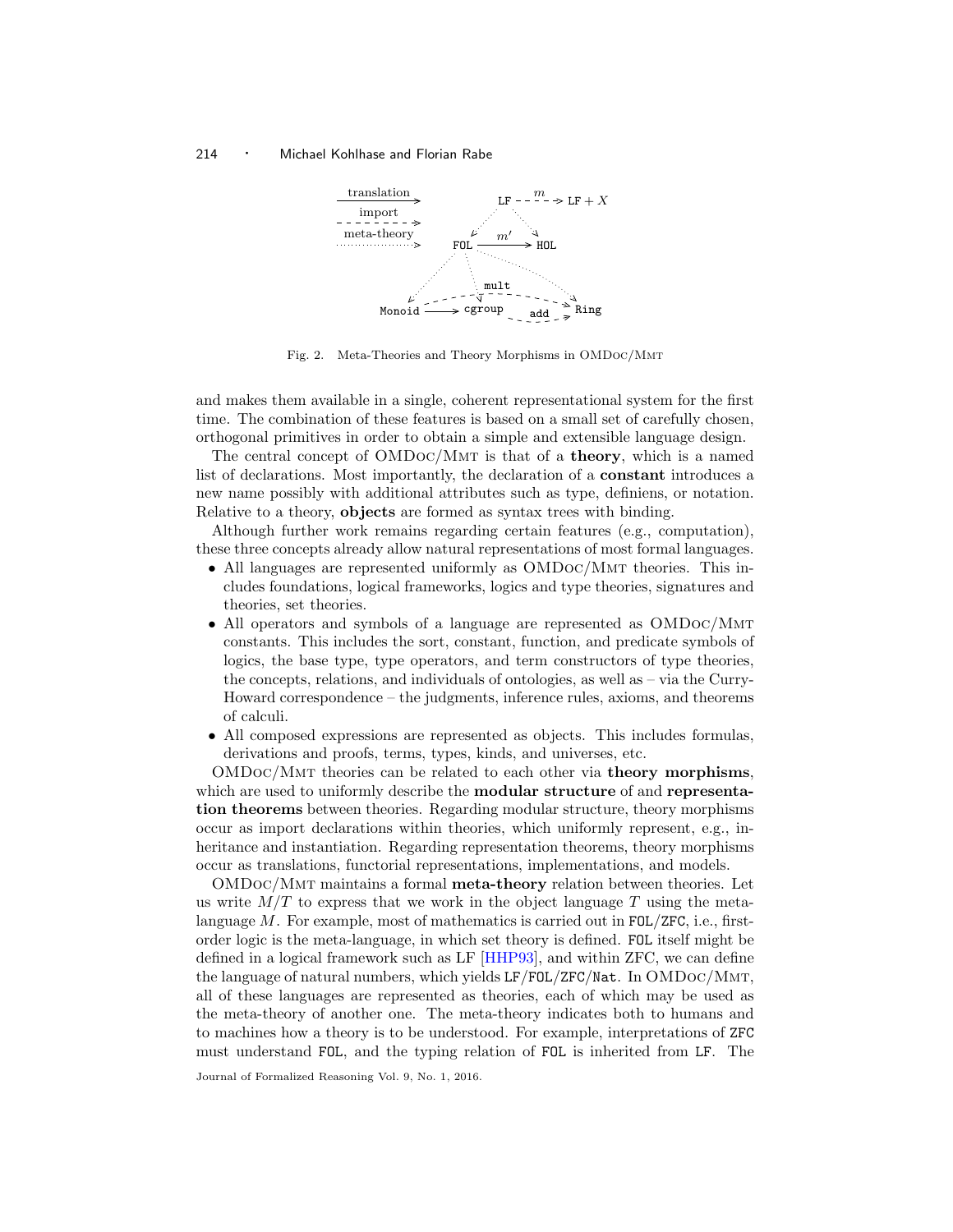diagram of OMDoc/MMT theories in Figure [2](#page-13-0) gives an example, where  $LF + X$ represents some extension of LF with additional features.

The combination of foundation-independence and theory morphisms makes OM-Doc/Mmt very suitable for building a universal community-driven QED database. Practically, this makes the foundation (root logic) a parameter of the formalization, which enables an inclusive "bring-your-own-foundation" approach to community building. Moreover, it becomes easier to design new root logics because the OM-Doc/Mmt module system can be reused. Theoretically, theory morphisms allow relating theories across foundations, a crucial prerequisite for the systematic integration of systems and libraries.

We can see OMDoc/MMT as the next step in a **progression towards more** abstract formalisms as indicated in the table below. In conventional mathematics (first column), domain knowledge is expressed directly in ad hoc notation. Logic (second column) provided a formal syntax and semantics for this notation. Logical frameworks (third column) provided a formal meta-logic in which to define this syntax and semantics. Now OMDoc/Mmt (fourth column) adds a meta-metalevel, at which we can design even the logical frameworks flexibly. (This meta $meta$ -level gives rise to the name  $OMDoc/MMT$  with the last letter representing both the underlying theory and the practical tool.) That makes OMDoc/Mmt very robust against future language developments: We can, e.g., develop  $LF + X$ without any change to the OMDoc/MMT infrastructure and can easily migrate all results obtained within LF.

| Mathematics      | Logic            | Meta-Logic        | Foundation-       |
|------------------|------------------|-------------------|-------------------|
|                  |                  |                   | Independence      |
|                  |                  |                   | OMDoc/MMT         |
|                  |                  | logical framework | logical framework |
|                  | logic            | logic             | logic             |
| domain knowledge | domain knowledge | domain knowledge  | domain knowledge  |

The increased level of generality in OMDoc/Mmt makes it harder to obtain OMDoc/Mmt-level results because any result has to be generalized to apply to every foundation. Indeed, one might think that it is not possible to obtain deep, meaningful results at all. However, as exemplified below, practical experience has shown that many results can be generalized to the OMDoc/MMT level. This expands on existing experiences with logical frameworks – for example, Isabelle contains ∼ 40 ML files with logic-independent functionality such as for induction or code extraction.

For each result, this may require a substantial research effort, which samples existing results for specific foundations and integrates them into a general result. But it is doubly rewarding: Besides yielding a general result, the abstract level of OMDoc/Mmt provides a more focused view on a concept and often yields clearer intuitions.

#### <span id="page-14-0"></span>3.2 Foundation-Independent Implementation

Exploiting the small number of primitives in the OMDoc/Mmt language, the Mmt API [\[Rab13b\]](#page-32-8) provides a simple scalable implementation of OMDoc/Mmt (written in the functional and object-oriented language Scala [\[OSV07\]](#page-32-9)), which serves as the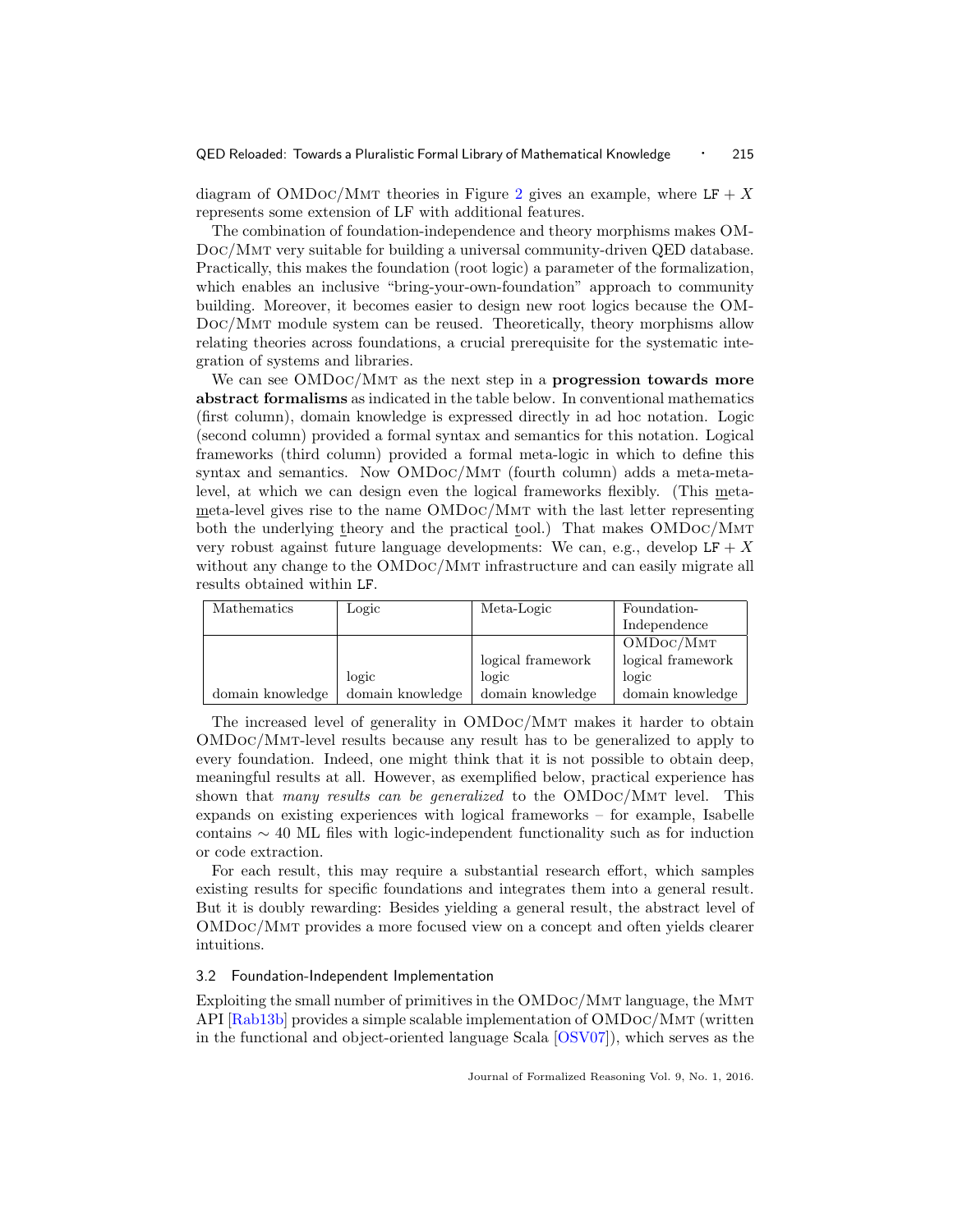kernel of a tool suite for the creation and life-cycle management of OMDoc/Mmtencoded libraries of mathematical knowledge.

It implements data structures, algorithms for interpretation, computation, and (very experimentally) deduction, as well as knowledge management support foundation-independently. For each algorithm, foundation-specific aspects (if any) are supplied by plugins via various plugin interfaces, which often take the form of sets of rules. Our experience shows that the vast majority of the implementation is foundation-independent. For example, the LF plugin contains the typing and proof rules for LF and various LF-specific functionality such as code generation or rewrite rule generation. Yet its size is only about 5% of that of the Mmt API. Thus much functionality can be made available to individual foundations at small cost.

Logical results obtained generically at the OMDoc/Mmt level include the fundamental concepts of logic [\[Rab14b\]](#page-32-7), module system [\[RK13\]](#page-32-6) and theory transformations [\[Hor14\]](#page-29-7), literals [\[Rab15a\]](#page-32-10), notation-based parsing, type reconstruction and simplification, and a (so far) very basic theorem prover. (The latter results have not been published independently but are part of the MMT system.) [\[Rab15b\]](#page-32-11) generalizes the method of logical relations to the "almost OMDoc/Mmt" level, i.e., it makes some mild assumptions about the foundations.

These results can be used for rapidly prototyping new foundations. This can help build a variety of specialized deduction systems that make small contributions to a large QED database. But no foundation-independent implementation can compete with foundation-specific ones for tasks such as proof development and proof checking, which are efficiency-critical and prone to combinatorial explosions. Therefore, Mmt is most useful in those cases where foundation-specific solutions do not exist in the first place, e.g., for new or experimental foundations.

In any case, the most important application of Mmt as a foundation-independent deduction system is to implement logical frameworks and use those to formalize the foundations of existing deduction systems.

For example, Mmt's type reconstruction algorithm handles implicit arguments and unsolved meta-variables, constraint delay, and error reporting foundationindependently. The plugin that implements the logical framework LF supplies only  $\sim$  10 LF-specific rules of a few lines each, which correspond directly to the usual typing and equality rules for  $\Pi$ ,  $\lambda$ , and application. To instantiate the algorithm with other logical frameworks, we only have to change the set of rules. For example, any other pure type system can be implemented accordingly by changing the type inference rule for  $\Pi$ , and shallow (rank-1) polymorphism is obtained by adding a single rule. Mmt's computation algorithm is also rule-based and integrated with type reconstruction; therefore, Dedukti-style type theories modulo are obtained simply by adding rewrite rules. We believe this approach will extend to more complex foundations (including, e.g., universe hierarchies, induction, or subtyping), but we have not investigated that yet.

Contrary to logical results, knowledge management results typically require no foundation-specific customization and thus offer higher pay-offs when applied to existing foundation-specific libraries. Results implemented generically at the OM-Doc/Mmt level include project management and build system [\[HI+11\]](#page-29-8), IDE (build by integrating Mmt with the jEdit text editor) [\[Rab14a\]](#page-32-12), interactive browsing us-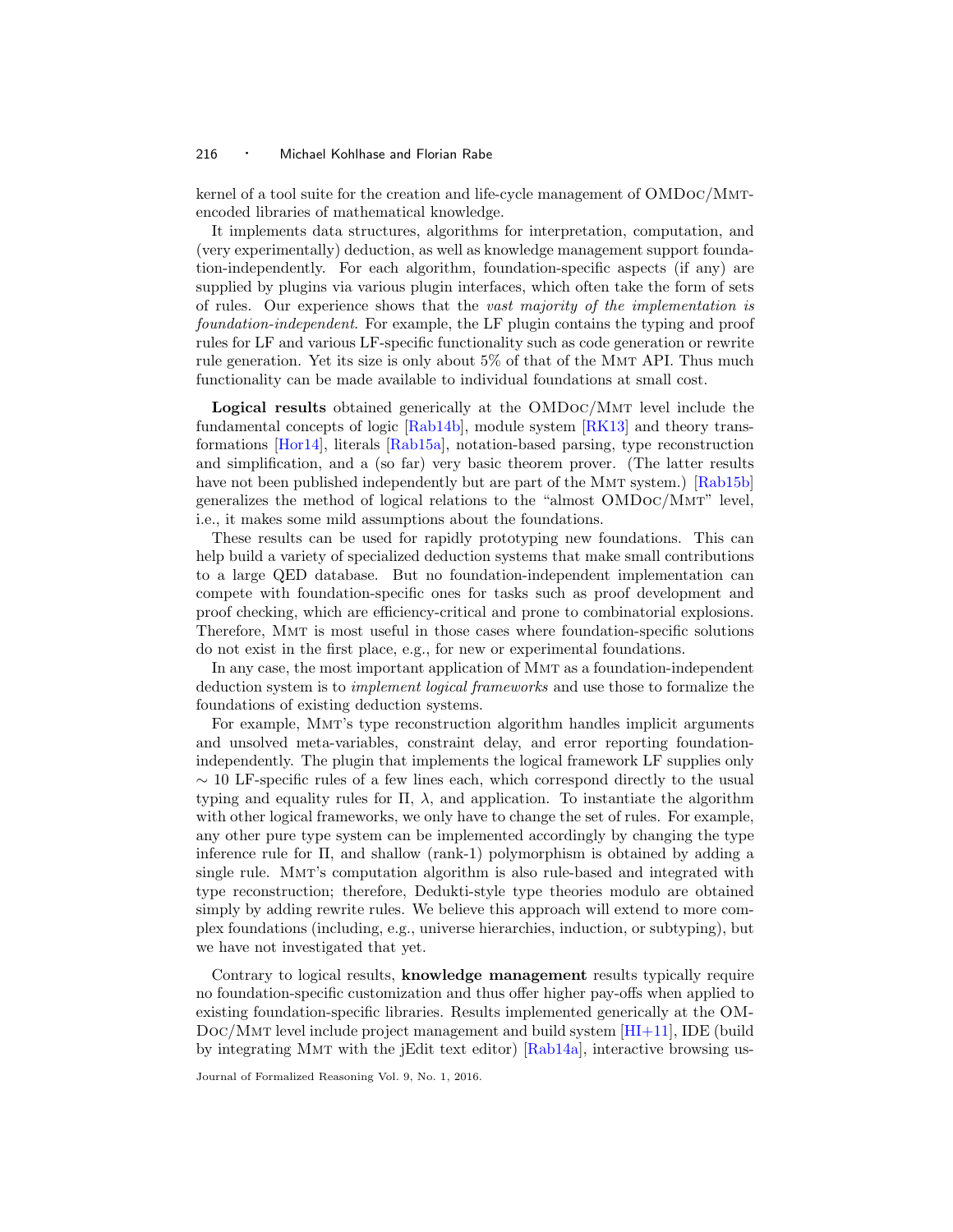ing HTML+presentation MathML and JavaScript [\[GLR09\]](#page-28-12), change management [\[IR12\]](#page-29-9), as well as indexing, querying, and search [\[Rab12;](#page-32-13) [KMP12;](#page-30-4) [KI12\]](#page-30-5). Plugin interfaces allow the convenient import/export of content in other formats.

Mmt URIs serve as identifiers throughout the implementation and abstract from physical storage units such as file systems or versioned repositories. Mmt maintains a catalog that maps URIs to physical locations. Mmt content is loaded into and unloaded from memory dynamically and transparently, and the distribution of content over physical storage and networks remains transparent to Mmt-based services.



Fig. 3. Mmt IDE based on jEdit

<span id="page-16-0"></span>For example, the Mmt-based foundation-independent IDE is realized as a plugin to the jEdit text editor. It allows defining logics in any logical framework that is implemented within Mmt. Figure [3](#page-16-0) shows a definition of propositional logic with meta-theory LF. An – intentionally introduced – error was detected by type reconstruction and highlighted in blue. Note how the sidebar shows the abstract syntax tree of the theory: The types of the variables  $x$  and  $y$  were inferred and are displayed in the syntax tree even though type reconstruction for the whole expression failed. Other features include hyperlinks, type inference tooltips for selected subexpressions, context-sensitive auto-completion, or interactively solving for missing subexpressions based on the expected type. MMT's design makes it possible to realize this advanced functionality using only  $\lt 1,000$  lines of glue code between jEdit and MMT.

Another example is the Mmt web server. Figure [4](#page-17-1) shows a fragment of the HOL Light library as imported into MMT in  $|KR14|$ . It shows how the context menu is used to interactively call type inference on the selected subexpression in the definition of the universal quantifier (which is written ! in HOL Light). Other interactive features include folding subexpressions, hiding/showing inferred types,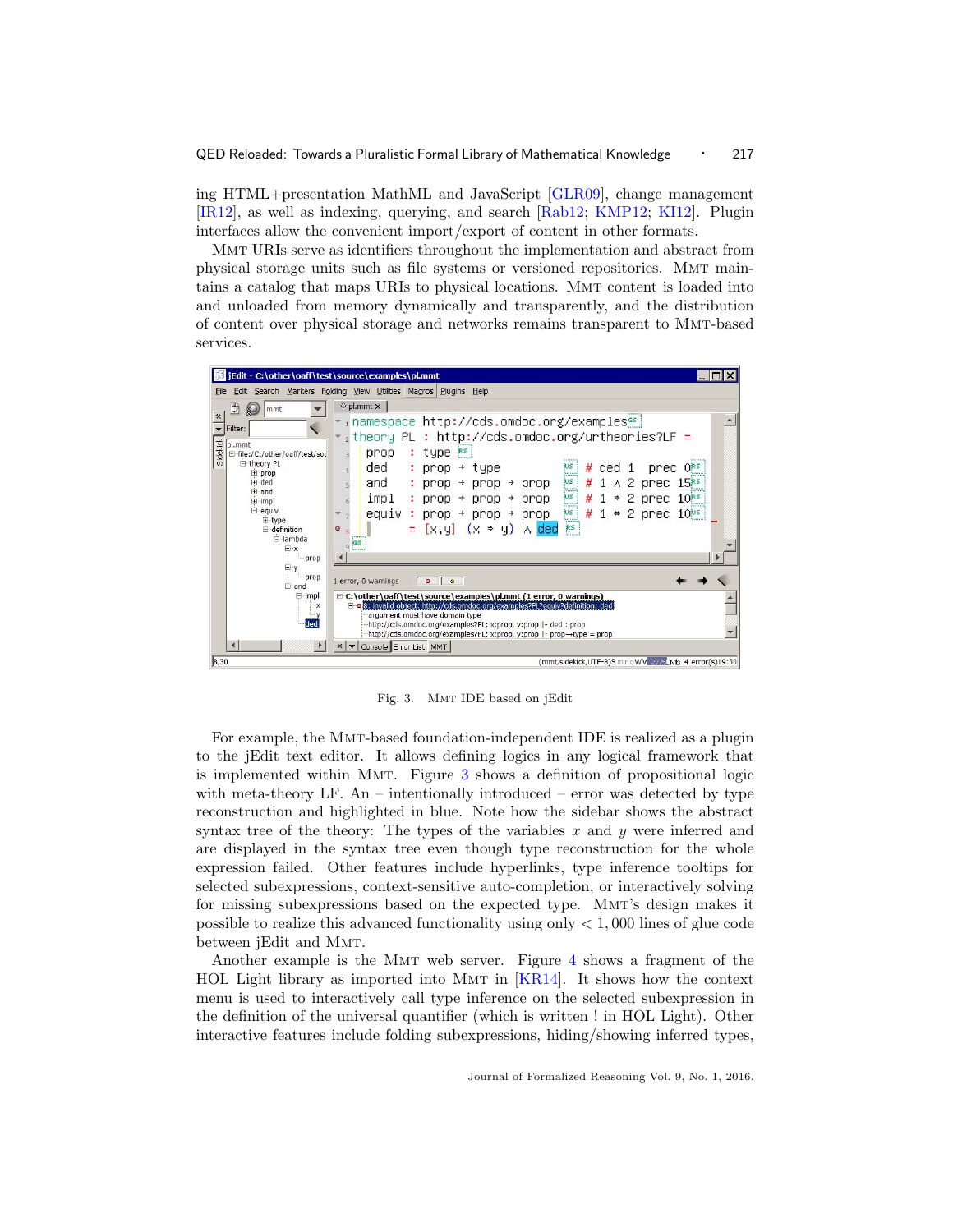| <b>FORALL DEF</b> show/hide type      | show/hide tags                                                                                                                     | show/hide metadata |                                                       |                 |
|---------------------------------------|------------------------------------------------------------------------------------------------------------------------------------|--------------------|-------------------------------------------------------|-----------------|
| show/hide type                        | type $\{A:\text{holtype}\}\vdash (\mathop{!} A)=\lambda P:A\Rightarrow \text{bool}\, . P=\lambda x:A\, . T$<br>reconstructed types | $\mathbf{r}$       | type                                                  | $\mathcal{M}_n$ |
| <b>EXISTS DEF</b> show                | implicit arguments<br>redundant brackets                                                                                           | ><br>$\mathbf{r}$  | $(A \Rightarrow \text{bool}) \Rightarrow \text{bool}$ |                 |
| show/hide type<br>OR DEF<br>show/hide | infer type<br>ժԻլ<br>simplify                                                                                                      |                    |                                                       |                 |
| show/hide type<br>type bool           | fold                                                                                                                               |                    |                                                       |                 |

<span id="page-17-1"></span>Fig. 4. Type Inference in the Mmt Web Server

implicit arguments, and redundant brackets, or retrieving the definition of a symbol or of an included theory.

The web server can be run as a dedicated server or locally. For example, it can be run from within the jEdit IDE, in which case browser and editor become connected, e.g., for synchronous navigation.

# <span id="page-17-0"></span>4. THE MATHHUB.INFO ARCHIVE AND PORTAL

The Mmt system described in Section [3](#page-12-1) can be used to give individual users access to a mathematical library and supports their knowledge management workflows. But a full-scale, global QED database requires user/rights management, distributed revision control, and Web 3.0 features (e.g., discussions and user-generated annotations). For that purpose, we introduce the MathHub.info system. It is realized as an instance of the Planetary system [\[Koh12\]](#page-30-6), which we have substantially extended in the course of the work reported here.

# 4.1 Architecture

MathHub.info has four main components (see Figure  $5$ ):

- i) a versioned backend holds the libraries,
- $ii)$  the MMT API as the kernel tool understands the libraries provides semantic services for them,
- iii) a web-based *frontend* makes the libraries and services available to users,
- iv) a Javascript plugin architecture enriches document presentations with localized semantic services.

We use best-of-breed open source systems for the components going beyond Mmt. In the backend, we use GIT for versioning, distribution, and user/rights management adapting the GitLab repository manager [\[GL\]](#page-28-13), an open-source alternative to GitHub. For the frontend, we use the Drupal container management system.<sup>[1](#page-17-2)</sup> For the Javascript library we use our JOBAD framework [\[GLR09;](#page-28-12) [Koh12\]](#page-30-6), which embeds semantic services into HTML documents and thus makes them interactive and user-adaptive. Even though JOBAD is just a relatively thin layer of glue code that picks up on semantic annotations in the generated HTML5, its effect for the users is rather profound: It gives them access to added-value services "at the point

<span id="page-17-2"></span><sup>1</sup>Drupal and similar systems self-describe as "content management systems", but they actually only manage the documents and their metadata – essentially document containers – without changing their internal structure.

Journal of Formalized Reasoning Vol. 9, No. 1, 2016.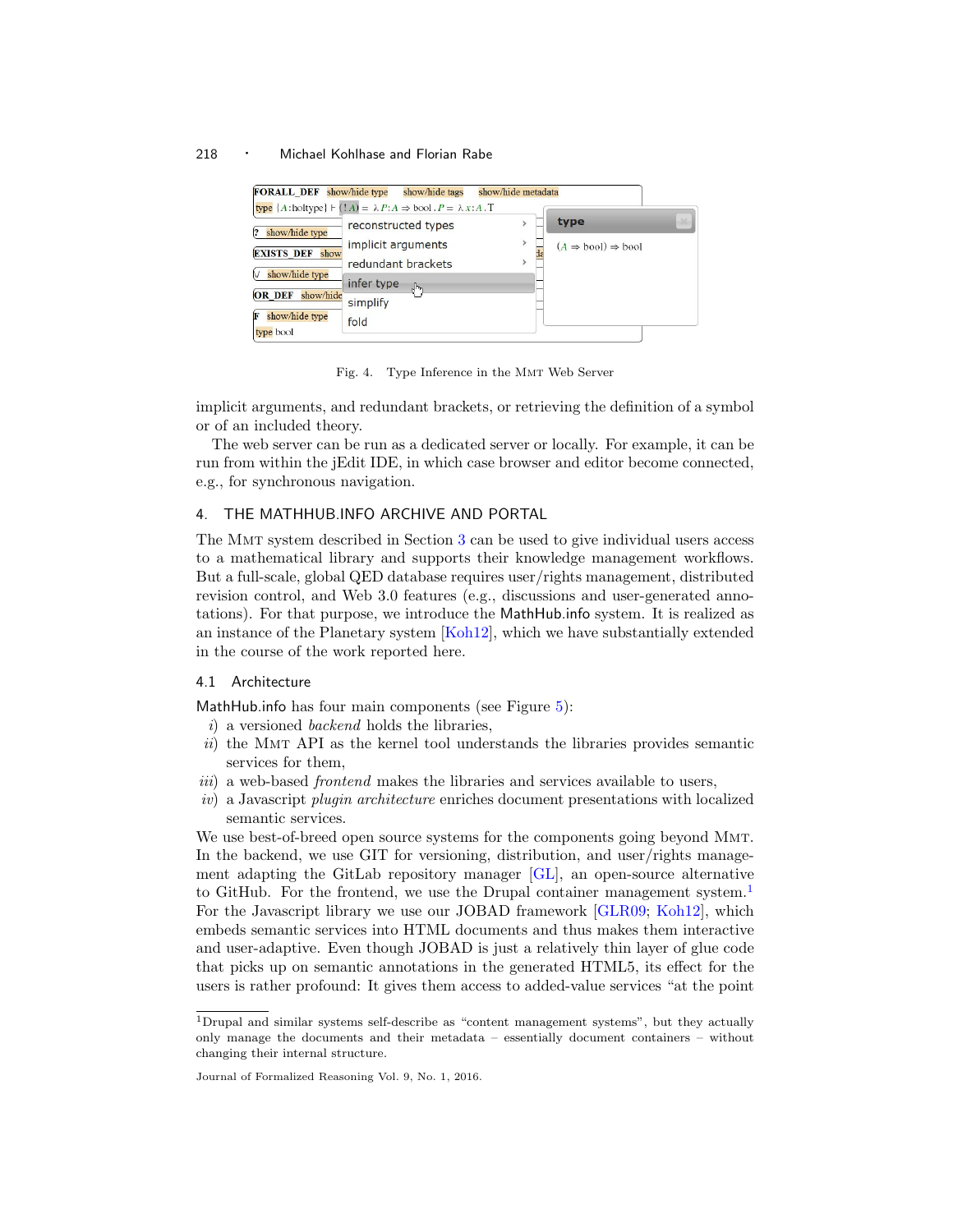of pain/interest", i.e., in the user interface. Figure [4](#page-17-1) already shows JOBAD in action: it links fragments of the formula presentations with computations in the Mmt system and makes both available to the user embedded in the document.



<span id="page-18-0"></span>Fig. 5. The modular MathHub.info Architecture

Figure [5](#page-18-0) shows the detailed architecture. Here GitLab provides distributed versioned storage of the libraries and organizes them into repositories owned by users and groups. And Drupal supplies uniform theming, discussion forums, and a plugin infrastructure for adding interface functionality. Both systems provide user management, but we automatically synchronize the users and permissions between them, so that GitLab becomes invisible to the casual user.

This componentized architecture has the advantage that we can combine two methods for accessing the contents of MathHub.info:  $i)$  an online, web-based workflow for the casual user, and  $ii$  an offline authoring workflow based on git working copies for power users and bulk edits. Users can fork or pull the relevant repositories from GitLab, edit them, and submit them back to MathHub.info either via a pull request to the repository masters or a direct commit/push. As the content is often highly interlinked and distributed across multiple interdependent repositories, we have developed tool support for managing multiple working copies across repository borders.

The interactive functionalities in MathHub.info are based on the OMDoc/Mmt representation of the libraries, but authors and users have to interact with them in the respective source language of the library. Both the source and OMDoc/Mmt representations are versioned in GitLab and the respective source representations must be converted into OMDoc/Mmt by language-specific custom exporters. Correspondingly library import is managed by MathHub.info at the level of the GitLab repository.

Then we can dedicate a specific GIT working copy together with an Mmt instance to a user or a group that shares permissions. Thus, the MMT instance sees (and takes into account for its services) only the documents accessible to the group. If an authenticated user edits MathHub.info content, the changes are committed under his name into the specific working copy. This makes it easy to cope with multiple synchronous users, for which MathHub.info uses separate working GIT clones and MMT instances.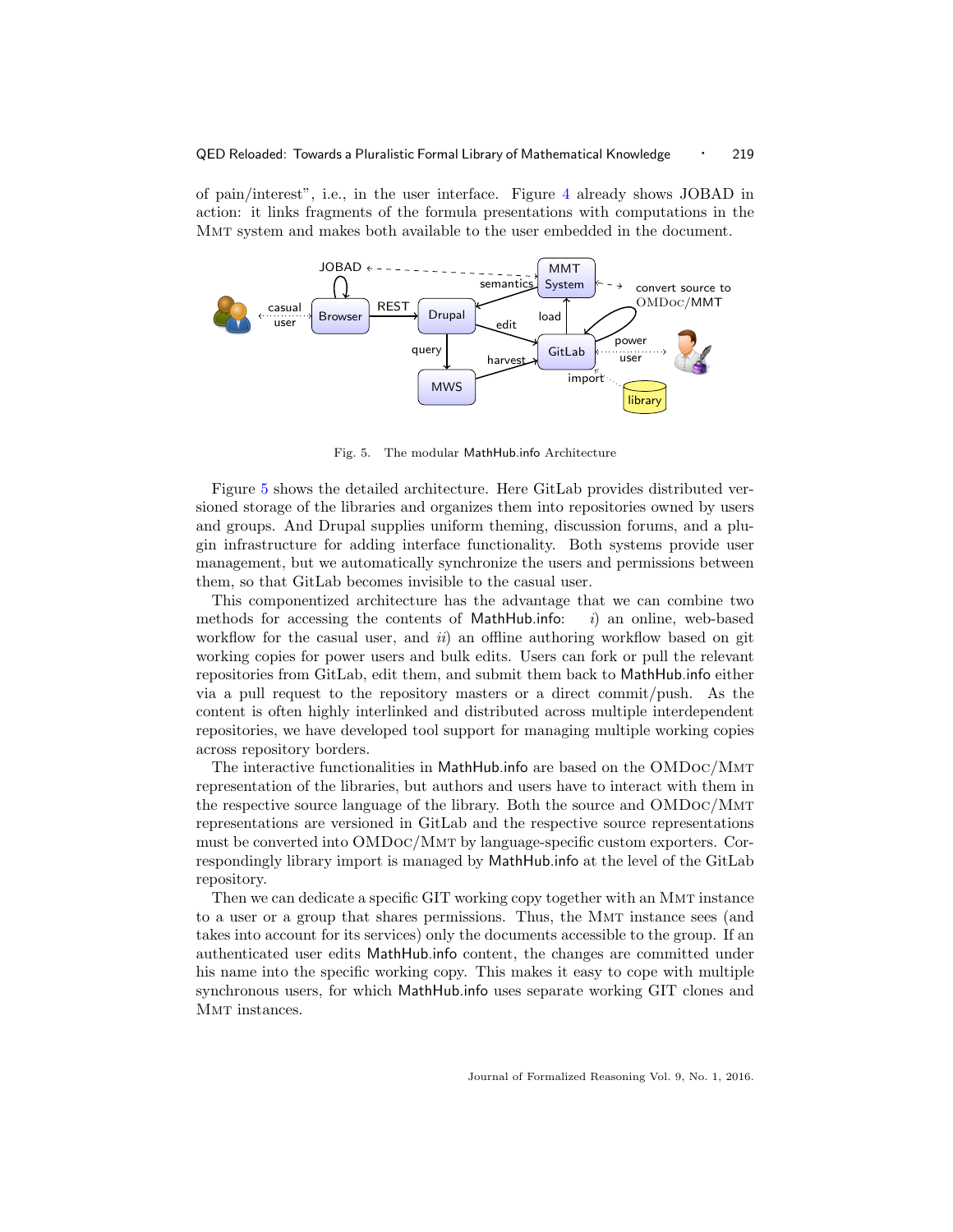#### <span id="page-19-0"></span>4.2 Content

MathHub.info is intended as a portal and archive for both QED-style formalized mathematics and flexiformal mathematics, i.e., informal or partially formalized documents. To deal with flexiformal mathematical content, we have also extended the Mmt API to allow informal fragments and to degrade gracefully in their presence. For example, Mmt's type reconstructions works on those subexpressions for which type information is available, and Mmt's change management for those documents for which dependency information is available.

We are currently hosting a nucleus of formal and flexiformal libraries and their OMDoc/Mmt representations to develop and evaluate the functionality. Concretely, these are

- i) SMGloM  $\overline{Koh14}$ , a flexiformal glossary containing about 1500 definitions and notation written in SIEX [\[Koh08\]](#page-30-8) (semantically annotated LATEX).
- $ii)$  about 6500 flexiformal  $SIFX$  files containing teaching materials (slides, course notes, problems, and solutions) in computer science,
- *iii*) the LATIN logic library  $\left[CH+11\right]$  with about 1000 modules,
- iv) the TPTP library  $[Sut09]$  of over 20,000 theorem proving challenge problems,
- v) the Mizar Mathematical Library [\[TB85\]](#page-33-1) of about 1,000 articles and 50,000 statements, and
- vi) the HOL Light Library of about 200 files and over 15,000 statements,
- vii) very recent and still partial versions of the Open Encyclopedia of Integer Sequences (OEIS) [\[Slo03\]](#page-33-10) and the libraries of PVS [\[ORS92\]](#page-31-4), Specware [\[SJ95\]](#page-32-14), and Theorema [\[Win14\]](#page-33-11).

In the future we want to open the portal up for user-supplied content, eliciting documents from mathematics and nearby disciplines. We anticipate that Math-Hub. informal be attractive to authors because it *i*) offers free private repositories,  $ii)$  allows transforming mathematical papers into hosted, searchable HTML5 documents, *iii*) allows adding interactivity by semantic annotations in a stepwise fashion.

But ultimately, we are interested in a communal resource, in which the document sources are available for inspection, re-use and semantic analysis. Therefore, the free private repositories are in what we call public escrow: They are private as long as the user actively requests them to be. Otherwise, they are published under a copyleft license of the user's choice.

Even though the MathHub.info system is more general than necessary for a QEDstyle database of formal mathematics, it is well-suited for it. In fact, we expect that the inclusion of informal documents will support stepwise formalization workflows and allow interlinking conventional mathematical texts with their formalizations.

## 4.3 Global Services in MathHub.info

Like the deduction systems surveyed above, the MMT system provides its services based on data structures in main memory – essentially a must for reasoning and knowledge management services – even though the OMDoc/Mmt language supports global scope and linking via its XML-based syntax and Mmt URIs. Essentially, the memory consumption of the Mmt system adapts dynamically to the scope of the respective user's field of attention.

The MathHub.info system can also integrate services that have a global view, i.e.,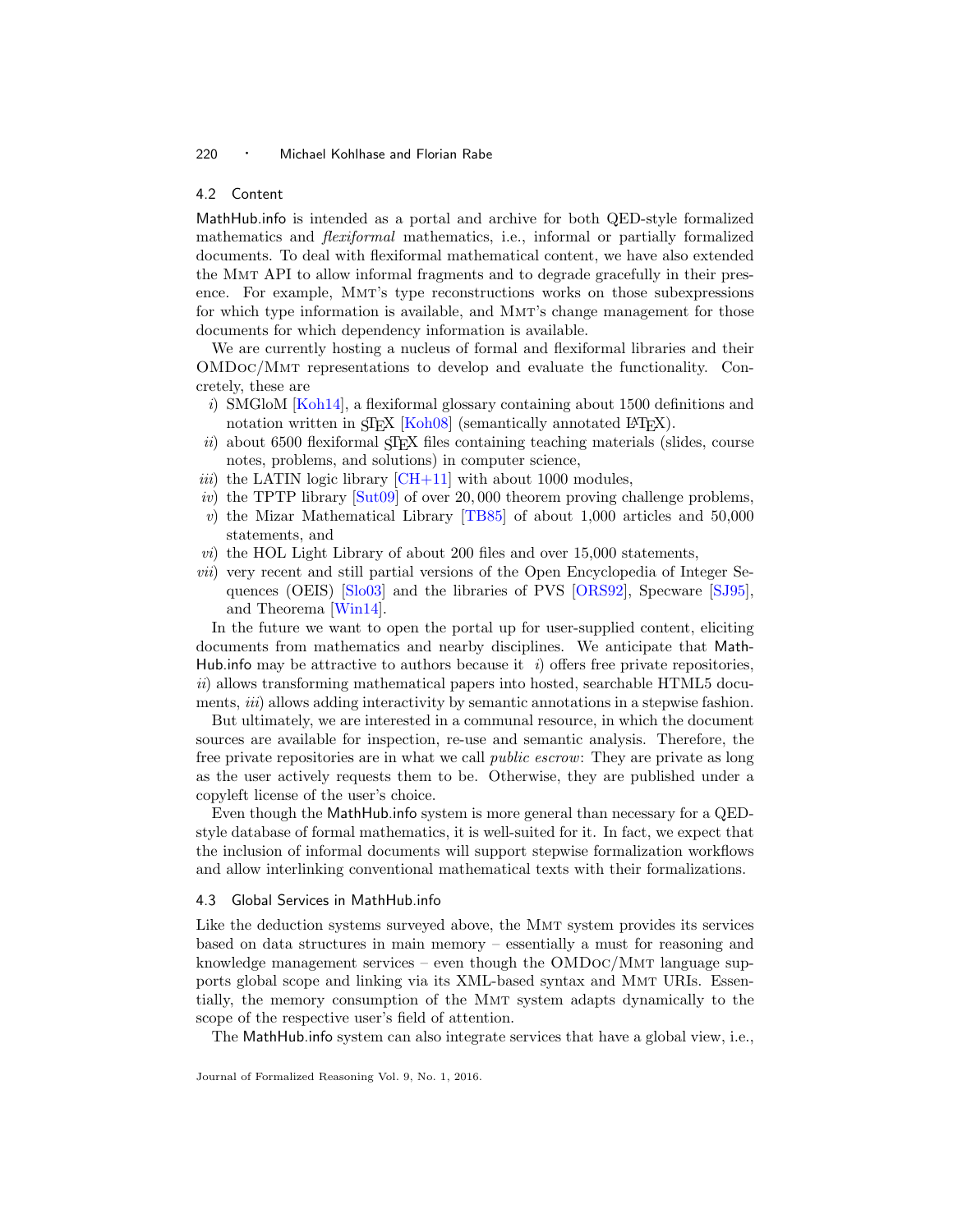services that range over all the libraries in MathHub.info. Such services usually operate on a special, reduced representation of content  $-$  e.g., the dependency graph. This representation is often produced by mapping a translation service provided by the Mmt system over the library; this is very efficient because many of the OMDoc/Mmt-based algorithms are systematically incremental, i.e., they can translate a single file or theory without loading its dependencies – see  $[KRZ10]$  for details.

A good example of a global-scope service is the MathWebSearch service (MWS;  $[K506]$ , a formula search engine. It consists of a web service that harvests formulae from all MathHub.info content and submits them to a specialized substitution tree index, which can be efficiently queried by the user (cf. Figure [5\)](#page-18-0). In contrast to local services, which load content into memory on demand, MWS must keep the whole index in memory [\[KMP12\]](#page-30-4).

In MathHub.info, we are using an extension (bsearch  $[KII2; IK15]$  $[KII2; IK15]$ ) of MWS, which makes use of the modular structure in OMDoc/MMT encoded libraries: bsearch uses the Mmt system to flatten all theories (essentially copying over all inherited statements) creating a monolithic knowledge space, which can then be indexed in the regular MWS engine. In this way, we can search the exponentially larger knowledge space induced by the modular theories hosted in MathHub.info.



<span id="page-20-0"></span>Fig. 6. bsearch on a Theory Graph similar to the one in Figure [2](#page-13-0)

Figure [6](#page-20-0) shows a query for the associativity of integer addition, and shows a hit in the theory IntArith, which inherits the associativity axiom from the theory Abelian-Group. This alleviates a common concern with the heterogeneous method: that the space-efficient representation given by reuse of theories in modular structures hinders accessibility of contents. nBy using MMT and bearch, the heterogeneous structure of formalizations can remain transparent to casual users. Note that Mmt URIs (the form in which bearch hits are returned by the underlying search engine) contain enough information to generate matheamtically adequate explanations of the hits.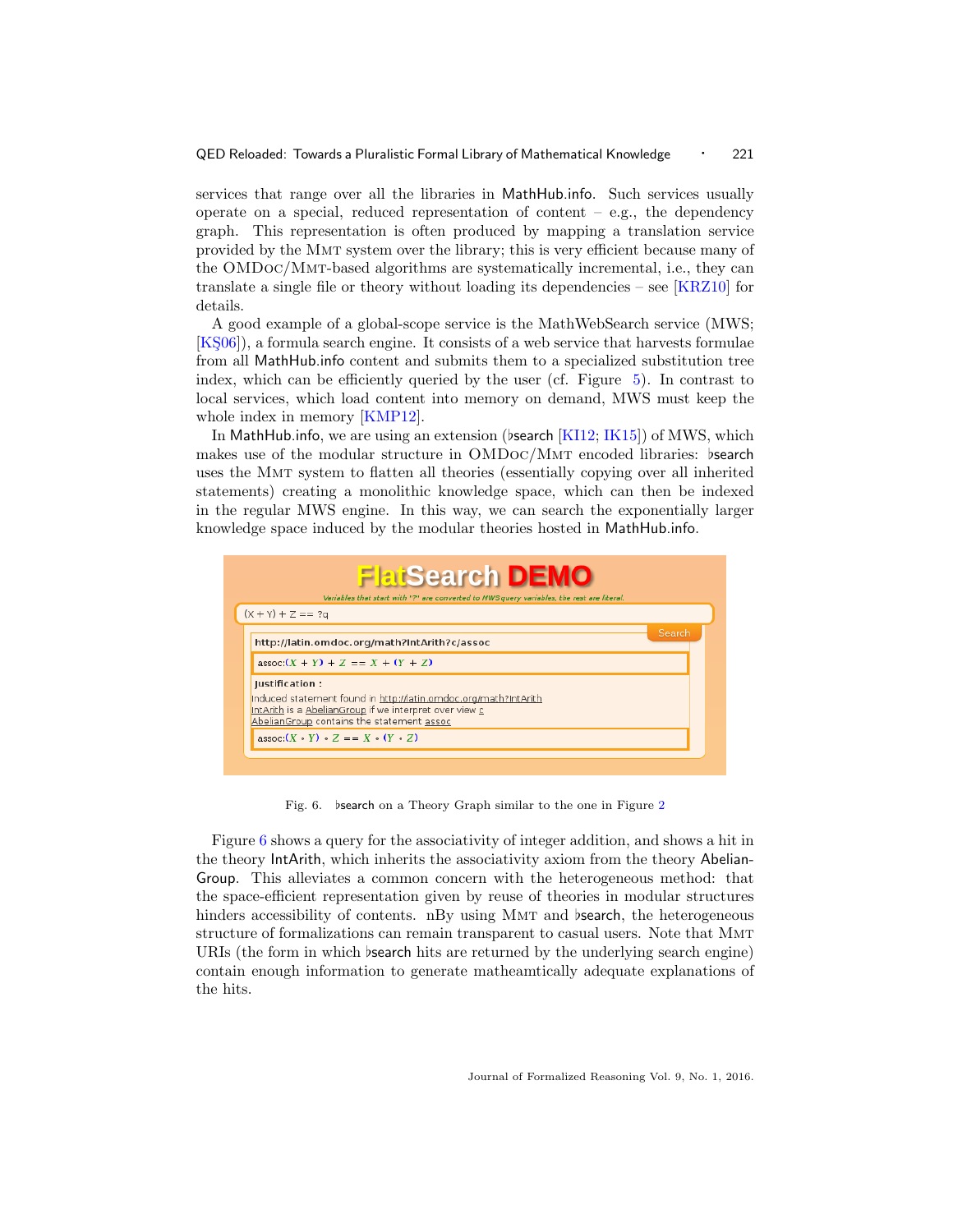#### <span id="page-21-0"></span>5. QED RELOADED

With the OMDoc/MMT representation format and system and the MathHub.info infrastructure, we have first versions of all the critical pieces for a modern incarnation of the QED database. In this section, we show how they can work together to form a pluralistic formal library system of mathematical knowledge. We also discuss current short-comings, in particular regarding the representation of complex foundations and library integration. In any case, actually filling this infrastructure with the QED content remains a substantial community effort.

#### <span id="page-21-1"></span>5.1 Representing Foundations



<span id="page-21-2"></span>Fig. 7. A Fragment of the LATIN Atlas

The LATIN project [\[CH+11\]](#page-28-8) built a heterogeneous, highly integrated library of formalizations of logics and related languages as well as translations between them. It represented logics as OMDoc/Mmt theories with the logical framework LF as the meta-theory. Figure [7](#page-21-2) shows a high-level view of a fragment of the resulting diagram of OMDOC/MMT theories, where  $\rightarrow$  represents inclusions and  $\rightarrow$  other theory morphisms, and the meta-theory LF is omitted. The left side shows some of the logics. For example, FOL is included into ZFC set theory because it is its metatheory; and the model theoretical semantics of FOL is given by a second morphism into ZFC, which factors through HOL. All logics are defined modularly, and the middle zooms into the modular definition of propositional logic, which arises by importing each connective. The right side zooms in further to show the definition of conjunction as a triple of syntax (the binary connective and its notation), proof theory (the introduction and elimination rules), and model theory (the cases of the interpretation function).

The logics formalized in LATIN include propositional, first-order, sorted firstorder, common, higher-order, modal, description, and linear logics. Type theoretical features, which can be freely combined with logical features, include the λ-cube, product and union types, as well as base types like booleans or natural number. In many cases alternative formalizations are given (and related to each other), e.g., Curry- and Church-style typing, or Andrews and Prawitz-style higher-order logic. The logic **morphisms** include the relativization translations from modal, description, and sorted first-order logic to unsorted first-order logic, the negative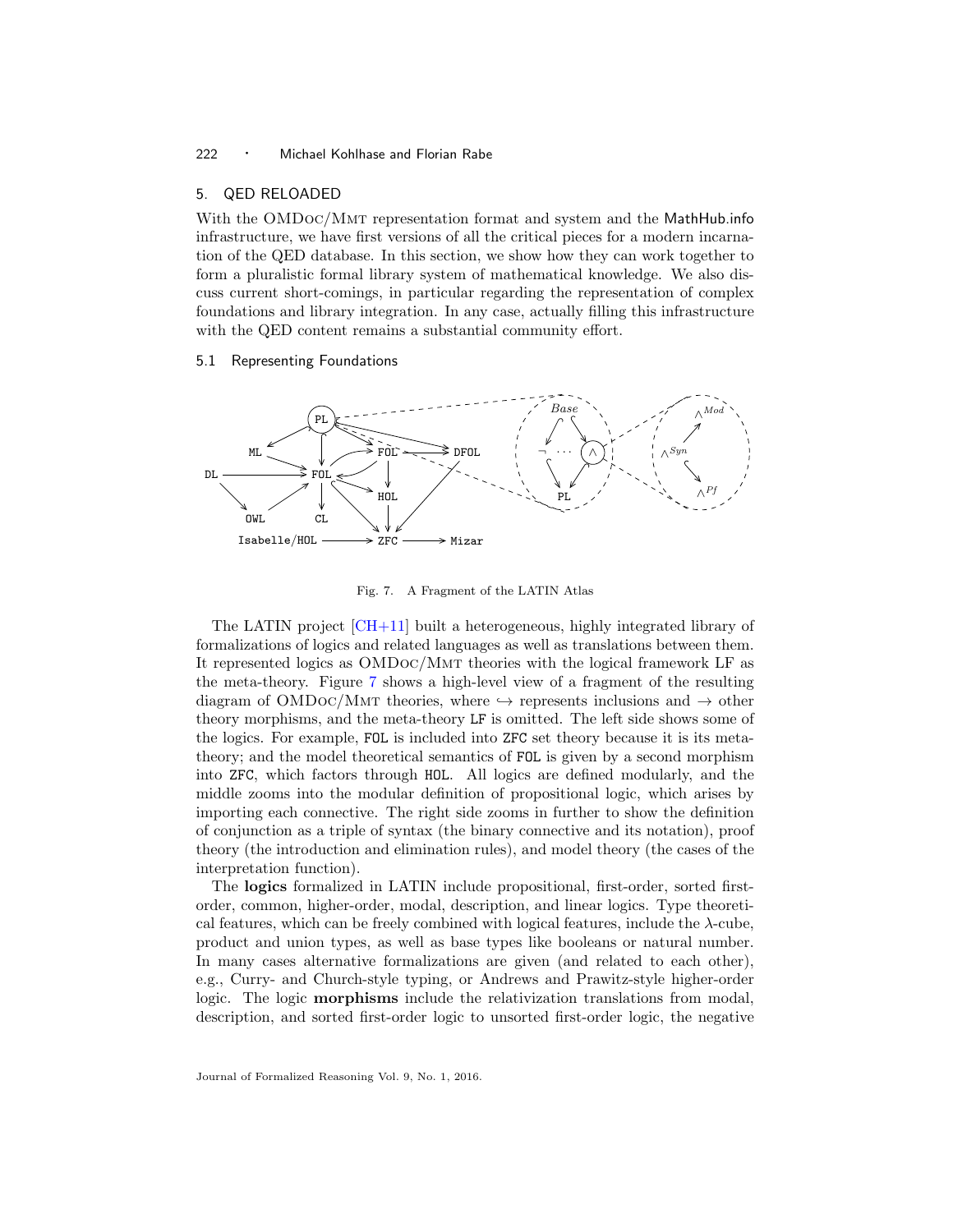translation from classical to intuitionistic logic, and the translation from first to sorted first- and higher-order logic.

All representations systematically exploit modularity and form a single highly interconnected diagram of OMDoc/Mmt theories. Every logical principle, e.g., as conjunction, the universal quantifier of first-order logic, or the extensionality principle of higher-order logic, is formalized in a separate module. Thus, logics can be composed modularly from the individual features using the OMDoc/Mmt module system. For example, the logic of Isabelle [\[Pau94\]](#page-32-5) can be obtained by combining the modules for Church-style typing, simple function types, a boolean type, implication, typed universal quantification, and typed equality, as well as corresponding theories for the proof theory and corresponding theory morphisms for the model theory.

The LATIN library also allows representing model theoretical semantics as theory morphisms from a logic into a theory representing a foundation [\[Rab13a\]](#page-32-15). A paradigmatic example for first-order logic and its proof- and set-theoretical semantics was published as [\[HR11\]](#page-29-11). The foundations in LATIN include Zermelo-Fraenkel set theory, Church's higher-order logic, and Mizar's formalized set theory [\[IR11\]](#page-29-12). These representations can also double as a documentation layer for the foundations.

Representing a foundation in a logical framework can be very difficult. Often it requires a deeper understanding of the logic and its implementation than published in the literature. Moreover, state-of-the-art logical frameworks such as LF or Isabelle are not strong enough to represent all features of the typical foundations of QED systems. Already Mizar's soft type system cannot be represented elegantly. Similarly, inductive and record types, subtyping and implicit coercions, and computation and reflection are notoriously difficult to represent in logical frameworks. Moreover, sometimes unexpected features prove important: We designed a version of LF with sequences [\[HRK14\]](#page-29-13) in response to practical needs.

This is the main motivation for OMDoc/Mmt to allow plurality even at the logical frameworks level: It lets us gradually design the logical frameworks necessary to represent the various foundations while already building the overall QED database. Our practical experience has confirmed the feasibility of this approach: Originally, OMDoc/Mmt only supported LF, but additional features such as pure type systems, shallow polymorphism, and rewriting could be added very easily.

## <span id="page-22-0"></span>5.2 Representing Libraries

We anticipate that most contributions to the reloaded QED database will be produced by foundation-optimized systems even though our proposed framework is foundation-independent. Therefore, the development of QED libraries should continue in foundation-specific systems, and we propose extending these systems with export facilities that publish their libraries to our central QED database.

Concretely, after representing the foundation  $F$  of a deduction system in an appropriate logical framework, we can add an export function to the system that outputs its library as a set of  $OMDoc/MMT$ -theories with meta-theory  $F$ . In our experience, the specification of these exports is relatively simple except for handling a few idiosyncratic features that each foundation tends to have. However, their implementation and maintenance is very expensive and can even be impossible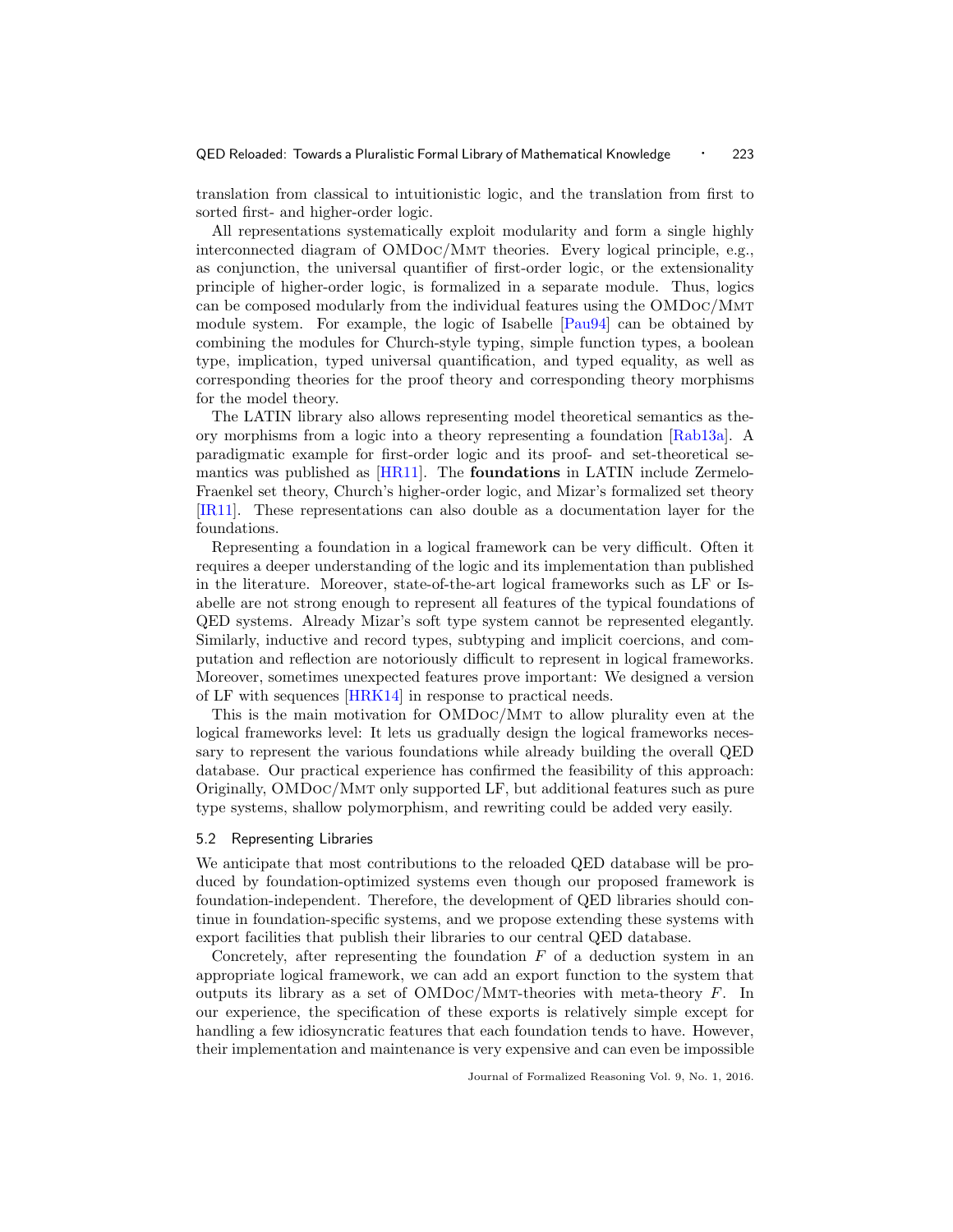

<span id="page-23-1"></span>Fig. 8. Representing Libraries in OMDoc/Mmt

without refactoring the system. Therefore, substantial collaboration from within the respective developer community is indispensable.

The most advanced library exports at this point are those for Mizar [\[IKRU13\]](#page-29-3) and HOL Light  $[KR14]$ , resulting in the OMDoc/MMT diagram of Figure [8.](#page-23-1) If our proposal for a pluralistic QED library gains traction, it will become a maturity signal for a deduction system to support such an export facility.

We do not expect a "back-translation" from OMDoc to the source syntax in the near future – indeed thiles is usually very difficult in our experience. Moreover, at least for mature QED systems, the curation and extension of the various libraries will continue to operate on the respective source files (rather than the exported OMDoc files) using the existing foundation-specific work flows. Therefore, the QED database should store both the source and the OMDoc files, and the latter should include fine-granular source references. Then generic library management functions can operate on the OMDoc representation and use the source references to annotate source fragments, e.g., with refactoring suggestions or user comments.

# <span id="page-23-0"></span>5.3 Integrating QED Libraries across Foundations

In principle, deduction systems can use the QED database to import results from libraries with compatible foundations or adapt proofs and proof scripts by analogy. However, this is still hampered by the library integration problem. We believe our pluralistic database is necessary for systematically attacking this problem. In fact, we might even say that we need it just to develop the tools for surveying the extent of the problem. We propose two methods for working towards a solution.

Alignments. We subscribe to the analogy that considers conventional mathematics as akin to (informal) software specification and formalized mathematics as akin to implementations. Consequently, the different foundations correspond to the different programming languages used to implement a specification.

Now the flexiformal MathHub.info system that we suggest for QED already permits representing both the formalizations and the conventional mathematics. In fact, we regard the flexiformal glossary SMGloM mentioned in Section [4.2](#page-19-0) as the kernel of a collection of informal reference specifications: SMGloM is a theory-graph structured set of theories, which contain flexiformal definitions for standard mathematical concepts and objects [\[Koh14\]](#page-30-7). As such, they abstract away from many of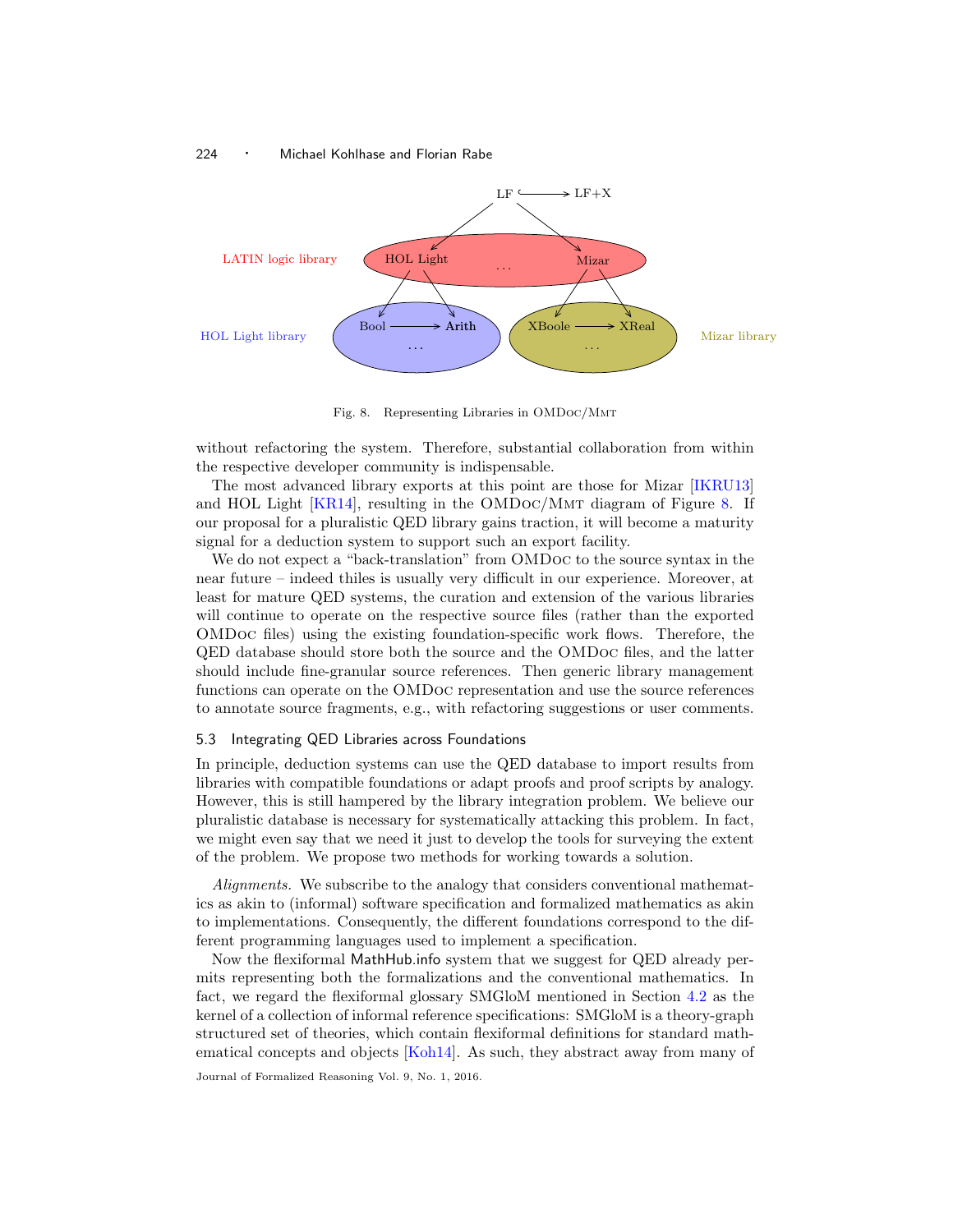the foundational choices we have to make in formalization. Thus, we can link each concept in a formalization to the glossary concept that it "implements".

Then we can define two symbols in two libraries to be aligned if they are linked to the same concept in the glossary. Alignment will have to be a very complex relation. For example, HOL Light has a type of booleans, which is aligned with two concepts in Mizar: the type first-order propositions and the 2-element set of booleans. Conversely, Mizar's number 0 is aligned with multiple numbers in HOL Light including the natural and the real number 0.

Therefore, alignments will not induce formal translations between libraries. But they will still allow a variety of important services, such as:

- Mathematicians can use common mathematical syntax to search all QED libraries up to alignment.
- Formalizers can look for useful theorems formalized in other systems. This may even allow to automatically transport proof ideas, e.g., by using a heuristic that uses alignments to translate essential lemmata.
- If the types of aligned constants are aligned as well, libraries of one system can be presented in the notations of another.

Interface Theories. The method of alignments can be deepened to what we call interface logics and interface theories. Following the above analogy, these correspond to the use of formal specifications in software engineering.

Interface logics will be the minimal logics needed to state a problem and thus will be much less expressive than common foundations. This is no coincidence: Whereas foundations are designed to be simple and expressive at the same time (because they should be fixed and implemented once and for all), interface logics should be as inexpressive as possible even if that makes them more complex. For example, axiomatic set theory, higher-order logic, and constructive type theory are common foundations. But we can specify the real numbers using a much less expressive interface logic, such as monadic second-order logic, whose definition may be more involved. While giving a logic translation between any two typical foundations can be prohibitively difficult, a weak interface logic can be easily translated into many foundations. The LATIN logic library described in Section [5.1](#page-21-1) already constitutes a large heterogeneous library of interface logics.

Similarly, interface theories will use interface logics as their meta-theories and differ from QED-style formalizations by excluding any definitions and proofs. For example, the interface theory for the real numbers will declare derived operations such as exponentiation and their properties. But it will not commit to a concrete definition and will not prove the properties.

We propose building a community-curated library of interface theories for the typical domains of computer science and mathematics. We project that mathematicians will be eager to join this effort. Indeed, the creation of interface theories is an essential part of mathematics, and we can already see this effect in our experiences with the glossary.

Moreover, in many cases, interface theories can be extracted automatically from existing formalizations. This extraction will, however, be difficult for libraries that use complex interpretation algorithms to handle heterogeneity implicitly. It remains open how to trade-off between reusability and expressivity in these cases.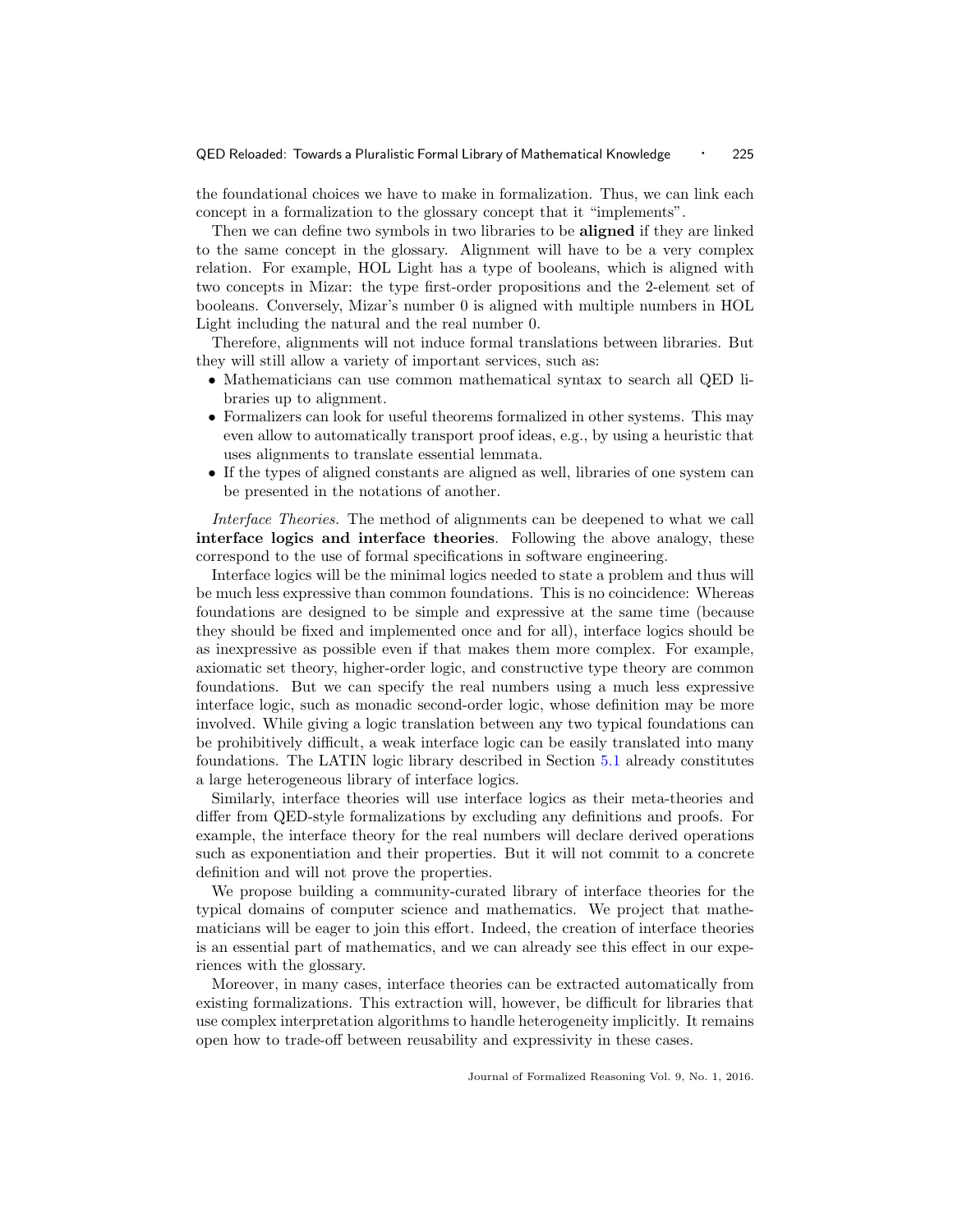In any case, it is crucial that the interfaces are built heterogeneously to ensure that each commitment that substantially limits the possible realizations is made in a separate theory. For example, division must first be specified in an interface that can still be realized in intuitionistic foundations before refining it to a binary function in a way that tacitly assumes classical logic.

We can leverage interface logics and theories for the integration of QED in two ways. Firstly, deduction and symbolic computation procedures can refer to them to declare their scope. Accordingly, proof assistants can use them to describe the scope of open proof obligations. It is then straightforward to build mediator systems that match up problem producers with problem solvers.

Secondly, interfaces can provide a way to translate between libraries. Consider the diagram on the right where an interface logic  $L$  is implemented by two foundations  $F_1$  and  $F_2$ . The correctness of these implementations is witnessed by two theory morphisms  $f_i: L \to F_i$ . Correspondingly, an interface theory  $T$  of  $L$  is implemented by two theories  $T_i$  of  $F_i$  with their correctness witnessed by  $t_i$ .



Now, for a T-symbol c, we say that  $t_1(c)$  and  $t_2(c)$  are aligned via  $(c, t_1, t_2)$ . A library translation should respect alignments in the sense that  $t_1(c)$  is translated to  $t_2(c)$ . Typically,  $t_i$  maps symbols to symbols so that it induces a partial inverse  $t_i^{-1}$ . As we already suggested in [\[RKS11\]](#page-32-3), we can then compose  $t_1^{-1}$  with  $t_2$  to translate partially from  $T_1$  to  $T_2$ . This partial translation will only be defined for concepts that are expressible in the interface theory and part of the alignment. In particular, it will typically exclude proofs.

A major difference in the analogy between software specification and formalization is that the former only has to show that an implementation is correct. In the latter, we also have to ask whether it is *conservative*. We define  $t_i$  to be **conser**vative if for any T-formula A, the theory  $T_i$  proves  $t_i(A)$  only if T proves A.

Consider  $(F_i, T_i)$  to be part of deduction tools that are used for reasoning in  $(L, T)$ . Then the existence of the morphisms  $(f_i, t_i)$  guarantees completeness: if T proves A, then  $T_i$  proves  $t_i(A)$  because morphisms preserve all judgments. Conservativity, dually, guarantees soundness. Thus, trusted library translations can be obtained as follows: If  $t_1$  is conservative, then every  $T_1$ -proof of  $t_1(A)$  guarantees the provability of  $t_2(A)$  in  $T_2$  — even if we are unable to translate  $T_1$ -proofs to  $T_2$ .

Proving the conservativity of  $t_i$  is often similar to proving the consistency of  $T_i$ . In fact, except for degenerate cases, consistency is a necessary condition for conservativity. But even if we assume the consistency of  $T_1$ , it can still be a major theoretical challenge to prove the conservativity of  $t_1$ . This challenge has received surprisingly little attention in the QED community so far. This is because each  $\text{QED}$  system with foundation  $F_1$  typically assumes that the reference definition for the set of valid T-formulas is provided by the validity in  $F_1$  itself. But that is not allowed if we want to mediate between multiple QED systems.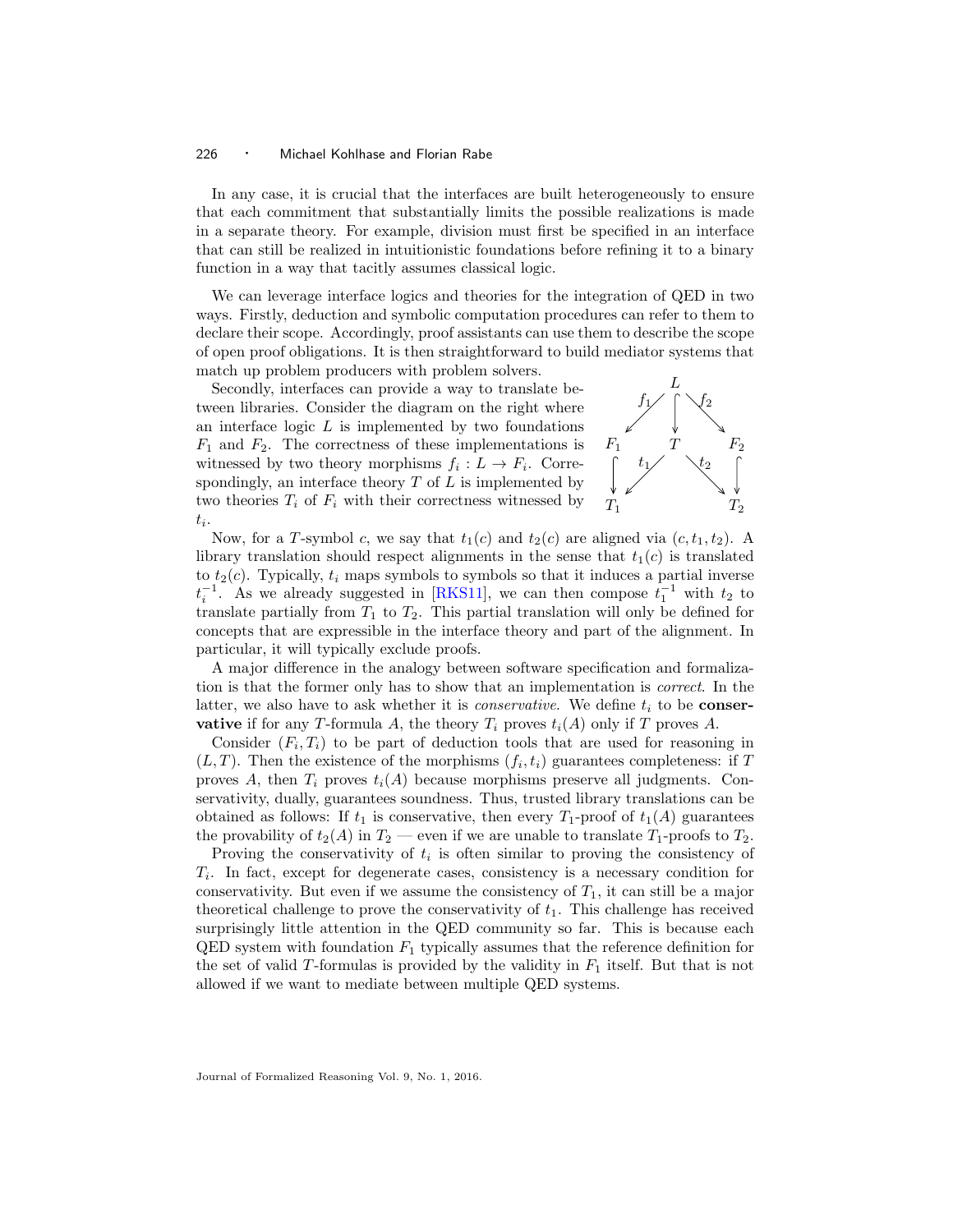## <span id="page-26-0"></span>6. CONCLUSION & OUTLOOK

To assess the feasibility of actually starting work on the QED project, 20 years after its announcement, we have surveyed the advances in formalized libraries. We find that while there have been massive improvements in individual deduction systems and their respective libraries, they remain insular and non-interoperable, leading to duplication of work, sub-standard re-formalizations, and missed opportunities for sharing. Moreover, the current crop of deduction systems have not been designed for interoperability or global-scale libraries.

We contend that in the current situation, where we see at least half-a-dozen major deduction systems and libraries<sup>[2](#page-26-1)</sup>, we will only reach critical mass and make progress towards an QED-inspired library if we take Peter Andrews' suggestion to "accept diversity" seriously and design a powerful, joint, pluralistic library system that federates the various libraries, provides mathematicians with a unified view on the library, and provides comprehensive library management functions based on that view.

We have presented a body of work conducted with the aim of starting such a pluralistic, global-scale library for mathematical knowledge. This work has been conducted independently from the more established automated deduction and formal methods community under the headings of "logical frameworks" (for logical plurality) and "mathematical knowledge management" (for global scale). We view this work as missing parts needed for establishing a QED library that lives up to the community's ambitions.

It will still require a large community effort to integrate the existing and future libraries into our proposed infrastructure. In several areas, especially logical frameworks and library integration, further research is necessary to improve on the existing methods and to further automate the work flows.

We contend that 20 years after the QED manifesto the time is ripe for putting together the advances in deduction systems, logical frameworks, and knowledge management to create a QED library system and organize a community effort to work towards realizing this vision. Now, as then, the greater automated reasoning community has much to gain from such an effort. Especially, when some of its spin-offs are becoming standard tools in industry.

As a final word of caution relativizing what was said here, we point out that the QED effort will hardly be able to keep up with the  $\sim 1.2 \cdot 10^5$  articles published annually in research mathematics alone. Even if we assume that most of these articles are not important enough to be formalized, we foresee that we will have to generalize the methods presented in this paper to include partial formalizations. Fortunately, our research shows that (contrary to complete mechanical proof verification) many aspects of the infrastructure and knowledge management can be generalized well to the partially formal setting. We conjecture that this will allow small-step formalizations that will be more efficient and flexible than the current big-step formalization process.

<span id="page-26-1"></span> ${}^{2}\text{In}$  [\[Wie07\]](#page-33-3) Wiedijk compares surface and system languages of deduction system and finds that there is no inherent "winner", and we do not expect this to change in the near future.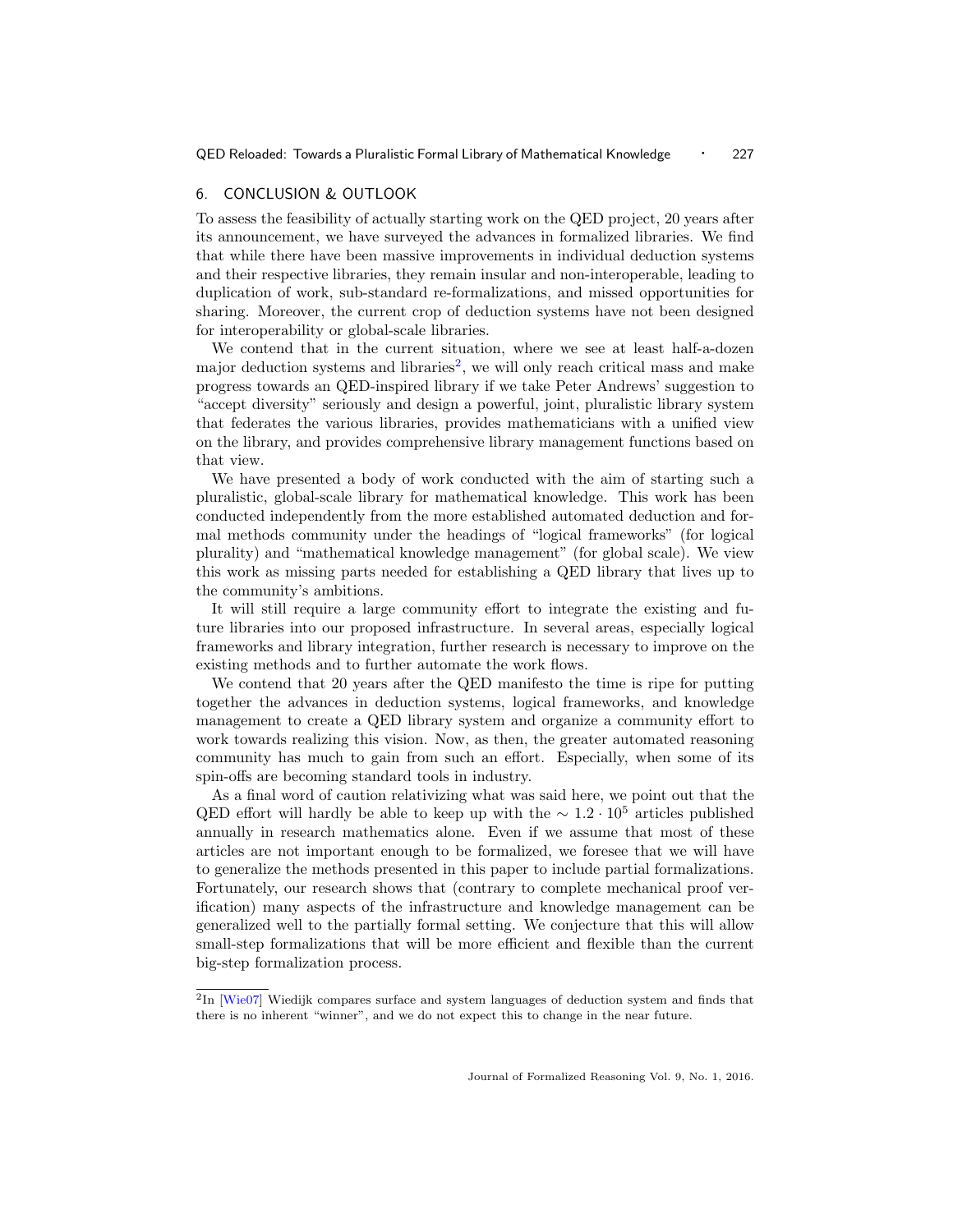# <span id="page-27-1"></span>References

- <span id="page-27-13"></span>[AB+10] Ron Ausbrooks, Stephen Buswell, et al. Mathematical Markup Language (MathML) Version 3.0. W3C Recommendation. World Wide Web Consortium (W3C), 2010. URL: http://www.w3.org/TR/ [MathML3](http://www.w3.org/TR/MathML3).
- <span id="page-27-14"></span>[ABMU11] J. Alama, K. Brink, L. Mamane, and J. Urban. "Large Formal Wikis: Issues and Solutions". In: Intelligent Computer Mathematics. Ed. by J. Davenport, W. Farmer, J. Urban, and F. Rabe. Springer, 2011, pp. 133–148.
- <span id="page-27-5"></span>[ACTZ06] A. Asperti, C. Sacerdoti Coen, E. Tassi, and S. Zacchiroli. "Crafting a Proof Assistant". In: TYPES. Ed. by T. Altenkirch and C. McBride. Springer, 2006, pp. 18–32.
- <span id="page-27-9"></span>[AFP] AFP. Archive of Formal Proofs. URL: <http://afp.sf.net> (visited) on  $12/20/2011$ ).
- <span id="page-27-2"></span>[And94] Peter B. Andrews. Accept Diversity. 1994. URL: [http://mizar.org/](http://mizar.org/qed/mail-archive/volume-2/0199.html) [qed/mail-archive/volume-2/0199.html](http://mizar.org/qed/mail-archive/volume-2/0199.html).
- <span id="page-27-0"></span>[Ano94] Anonymous. "The QED Manifesto". In: Automated Deduction. Ed. by A. Bundy. Springer, 1994, pp. 238–251.
- <span id="page-27-6"></span>[Art] R. Arthan. ProofPower. <http://www.lemma-one.com/ProofPower/>.
- <span id="page-27-12"></span>[BC+04] Stephen Buswell, Olga Caprotti, et al. The Open Math Standard, Version 2.0. Tech. rep. The OpenMath Society, 2004. URL: [http://www.](http://www.openmath.org/standard/om20) [openmath.org/standard/om20](http://www.openmath.org/standard/om20).
- <span id="page-27-11"></span>[BCH12] M. Boespflug, Q. Carbonneaux, and O. Hermant. "The λΠ-calculus modulo as a universal proof language". In: Proceedings of PxTP2012: Proof Exchange for Theorem Proving. Ed. by D. Pichardie and T. Weber. 2012, pp. 28–43.
- <span id="page-27-8"></span>[BDKK12] T. Bourke, M. Daum, G. Klein, and R. Kolanski. "Challenges and Experiences in Managing Large-Scale Proofs". In: Intelligent Computer Mathematics. Ed. by J. Jeuring, J. Campbell, et al. Springer, 2012, pp. 32–48.
- <span id="page-27-10"></span>[BK07] Grzegorz Bancerek and Michael Kohlhase. "Towards a Mizar Mathematical Library in OMDoc Format". In: From Insight to Proof: Festschrift in Honour of Andrzej Trybulec. Ed. by R. Matuszewski and A. Zalewska. Vol. 10:23. Studies in Logic, Grammar and Rhetoric. University of Białystok, 2007, pp. 265-275. URL: [http://kwarc.info/](http://kwarc.info/kohlhase/papers/trybook.pdf) [kohlhase/papers/trybook.pdf](http://kwarc.info/kohlhase/papers/trybook.pdf).
- <span id="page-27-7"></span>[Bou64] N. Bourbaki. "Univers". In: Séminaire de Géométrie Algébrique du Bois Marie - Théorie des topos et cohomologie étale des schémas. Springer, 1964, pp. 185–217.
- <span id="page-27-4"></span>[CA+86] R. Constable, S. Allen, et al. Implementing Mathematics with the Nuprl Development System. Prentice-Hall, 1986.
- <span id="page-27-3"></span>[CF58] H. Curry and R. Feys. Combinatory Logic. Amsterdam: North-Holland, 1958.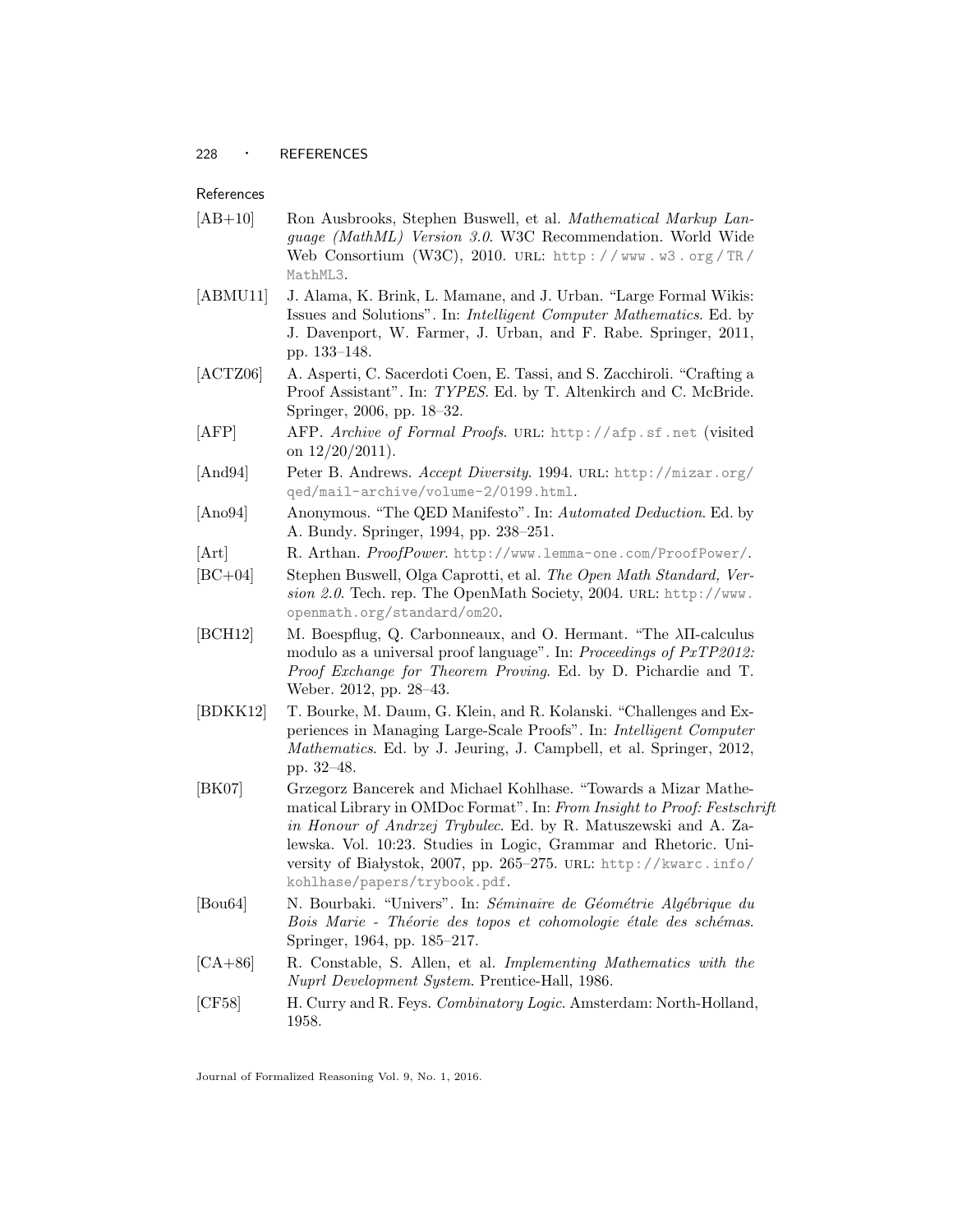- <span id="page-28-8"></span>[CH+11] M. Codescu, F. Horozal, et al. "Project Abstract: Logic Atlas and Integrator (LATIN)". In: Intelligent Computer Mathematics. Ed. by J. Davenport, W. Farmer, F. Rabe, and J. Urban. Springer, 2011, pp. 289–291.
- <span id="page-28-3"></span>[CH88] T. Coquand and G. Huet. "The Calculus of Constructions". In: Information and Computation 76.2/3 (1988), pp. 95–120.
- <span id="page-28-4"></span>[Chu40] A. Church. "A Formulation of the Simple Theory of Types". In: Journal of Symbolic Logic 5.1 (1940), pp. 56–68.
- <span id="page-28-9"></span>[DW97] Ingo Dahn and Christoph Wernhard. "First Order Proof Problems Extracted from an Article in the Mizar Mathematical Library". In: Proceedings of the International Workshop on First order Theorem Proving. Ed. by Ulrich Furbach and Maria Paola Bonacina. RISC-Linz Report Series 97-50. Johannes Kepler Universität Linz, 1997, pp. 58–62.
- <span id="page-28-7"></span>[FGT] William M. Farmer, Joshua Guttman, and Javier Thayer. The IMPS online theory library. URL: [http://imps.mcmaster.ca/theories/](http://imps.mcmaster.ca/theories/theory-library.html) [theory-library.html](http://imps.mcmaster.ca/theories/theory-library.html) (visited on  $12/17/2014$ ).
- <span id="page-28-6"></span>[FGT92] W. Farmer, J. Guttman, and F. Thayer. "Little Theories". In: Conference on Automated Deduction. Ed. by D. Kapur. 1992, pp. 467– 581.
- <span id="page-28-5"></span>[FGT93] W. Farmer, J. Guttman, and F. Thayer. "IMPS: An Interactive Mathematical Proof System". In: Journal of Automated Reasoning 11.2 (1993), pp. 213–248.
- <span id="page-28-1"></span>[GA+13] G. Gonthier, A. Asperti, et al. "A Machine-Checked Proof of the Odd Order Theorem". In: Interactive Theorem Proving. Ed. by S. Blazy, C. Paulin-Mohring, and D. Pichardie. 2013, pp. 163–179.
- <span id="page-28-11"></span>[GK14] T. Gauthier and C. Kaliszyk. "Matching concepts across HOL libraries". In: Intelligent Computer Mathematics. Ed. by S. Watt, J. Davenport, et al. Springer, 2014, pp. 267–281.
- <span id="page-28-13"></span>[GL]  $GitLab. \text{ URL: } \text{http://github.org (visited on 02/24/2014).}$
- <span id="page-28-12"></span>[GLR09] J. Gičeva, C. Lange, and F. Rabe. "Integrating Web Services into Active Mathematical Documents". In: Intelligent Computer Mathematics. Ed. by J. Carette, L. Dixon, C. Sacerdoti Coen, and S. Watt. Springer, 2009, pp. 279–293.
- <span id="page-28-2"></span>[HA+15] Thomas Hales, Mark Adams, et al. A formal proof of the Kepler conjecture. 2015. URL: <http://arxiv.org/abs/1501.02155>.
- <span id="page-28-0"></span>[Har96] J. Harrison. "HOL Light: A Tutorial Introduction". In: Proceedings of the First International Conference on Formal Methods in Computer-Aided Design. Springer, 1996, pp. 265–269.
- <span id="page-28-10"></span>[HHP93] R. Harper, F. Honsell, and G. Plotkin. "A framework for defining logics". In: Journal of the Association for Computing Machinery 40.1 (1993), pp. 143–184.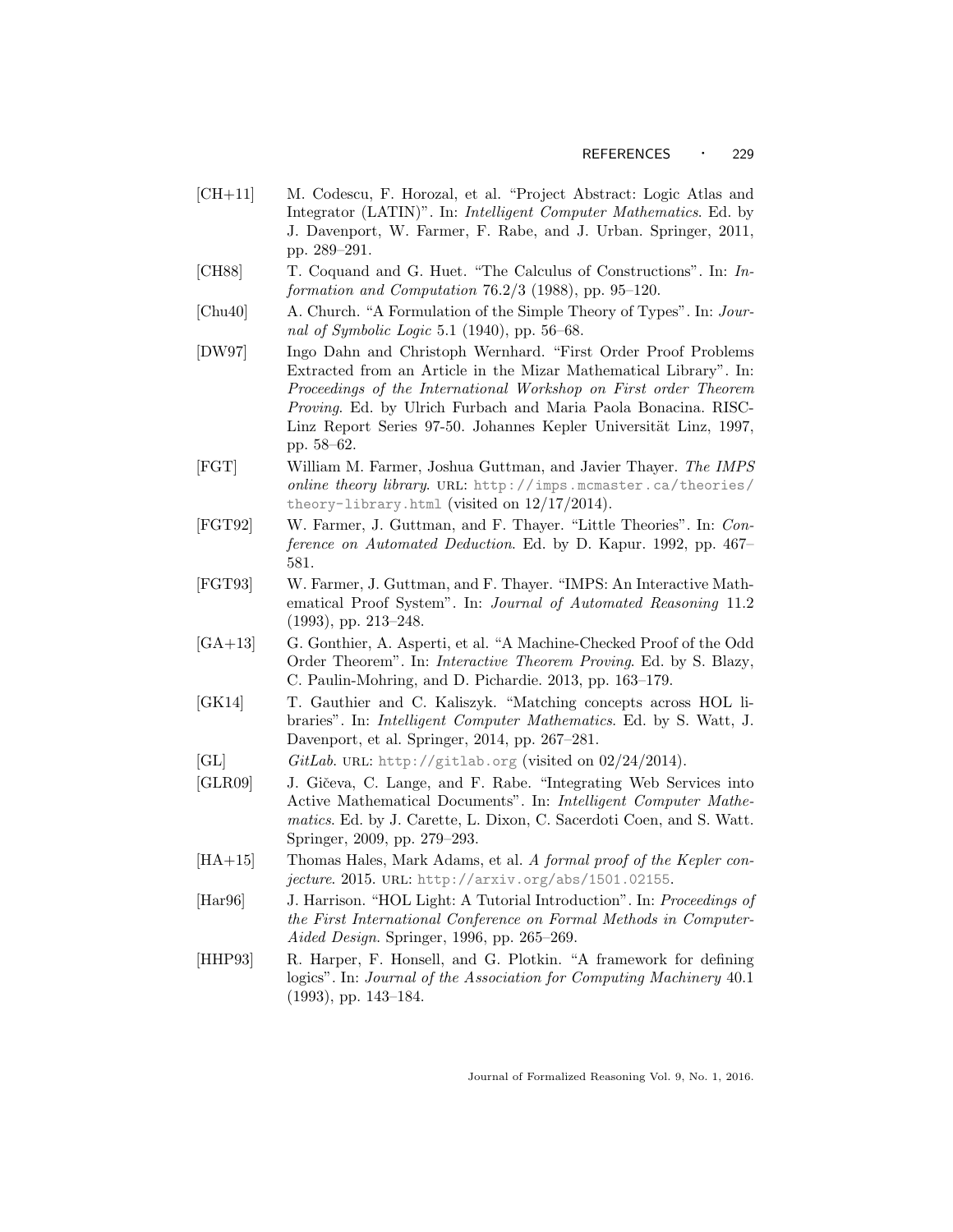#### <sup>230</sup> · REFERENCES

- <span id="page-29-8"></span>[HI+11] F. Horozal, A. Iacob, et al. "Combining Source, Content, Presentation, Narration, and Relational Representation". In: Intelligent Computer Mathematics. Ed. by J. Davenport, W. Farmer, F. Rabe, and J. Urban. Springer, 2011, pp. 212–227.
- <span id="page-29-6"></span>[HKR12] F. Horozal, M. Kohlhase, and F. Rabe. "Extending MKM Formats at the Statement Level". In: Intelligent Computer Mathematics. Ed. by J. Campbell, J. Carette, et al. Springer, 2012, pp. 64–79.
- <span id="page-29-1"></span>[HOL4] The HOL4 development team.  $HOL4$ . URL: [http://hol.sourceforge.](http://hol.sourceforge.net/) [net/](http://hol.sourceforge.net/) (visited on 12/17/2014).
- <span id="page-29-7"></span>[Hor14] F. Horozal. "A Framework for Defining Declarative Languages". PhD thesis. Jacobs University Bremen, 2014.
- <span id="page-29-0"></span>[How80] W. Howard. "The formulas-as-types notion of construction". In: To H.B. Curry: Essays on Combinatory Logic, Lambda-Calculus and Formalism. Academic Press, 1980, pp. 479–490.
- <span id="page-29-5"></span>[HR09] Peter Horn and Dan Roozemond. "OpenMath in SCIEnce: SCSCP and POPCORN". In: MKM/Calculemus Proceedings. Ed. by Jacques Carette, Lucas Dixon, Claudio Sacerdoti Coen, and Stephen M. Watt. LNAI 5625. Springer Verlag, July 2009, pp. 474–479. isbn: 978-3-642- 02613-3.
- <span id="page-29-11"></span>[HR11] F. Horozal and F. Rabe. "Representing Model Theory in a Type-Theoretical Logical Framework". In: Theoretical Computer Science 412.37 (2011), pp. 4919–4945.
- <span id="page-29-4"></span>[HR15] F. Horozal and F. Rabe. "Formal Logic Definitions for Interchange Languages". In: Intelligent Computer Mathematics. Ed. by M. Kerber, J. Carette, et al. Springer, 2015, pp. 171–186.
- <span id="page-29-13"></span>[HRK14] F. Horozal, F. Rabe, and M. Kohlhase. "Flexary Operators for Formalized Mathematics". In: Intelligent Computer Mathematics. Ed. by S. Watt, J. Davenport, et al. Springer, 2014, pp. 312–327.
- <span id="page-29-2"></span>[Hur09] J. Hurd. "OpenTheory: Package Management for Higher Order Logic Theories". In: Programming Languages for Mechanized Mathematics  $Systems. Ed. by G. Dos Reis and L. Théry. ACM, 2009, pp. 31-37.$
- <span id="page-29-10"></span>[IK15] Mihnea Iancu and Michael Kohlhase. "Math Literate Knowledge Management via Induced Material". In: Intelligent Computer Mathematics 2015. LNCS. submitted. Springer, 2015, pp. 187-202. URL: [http:](http://kwarc.info/kohlhase/papers/cicm15-induced.pdf) [//kwarc.info/kohlhase/papers/cicm15-induced.pdf](http://kwarc.info/kohlhase/papers/cicm15-induced.pdf).
- <span id="page-29-3"></span>[IKRU13] M. Iancu, M. Kohlhase, F. Rabe, and J. Urban. "The Mizar Mathematical Library in OMDoc: Translation and Applications". In: Journal of Automated Reasoning 50.2 (2013), pp. 191–202.
- <span id="page-29-12"></span>[IR11] M. Iancu and F. Rabe. "Formalizing Foundations of Mathematics". In: Mathematical Structures in Computer Science 21.4 (2011), pp. 883– 911.
- <span id="page-29-9"></span>[IR12] M. Iancu and F. Rabe. "Management of Change in Declarative Languages". In: Intelligent Computer Mathematics. Ed. by J. Campbell, J. Carette, et al. Springer, 2012, pp. 325–340.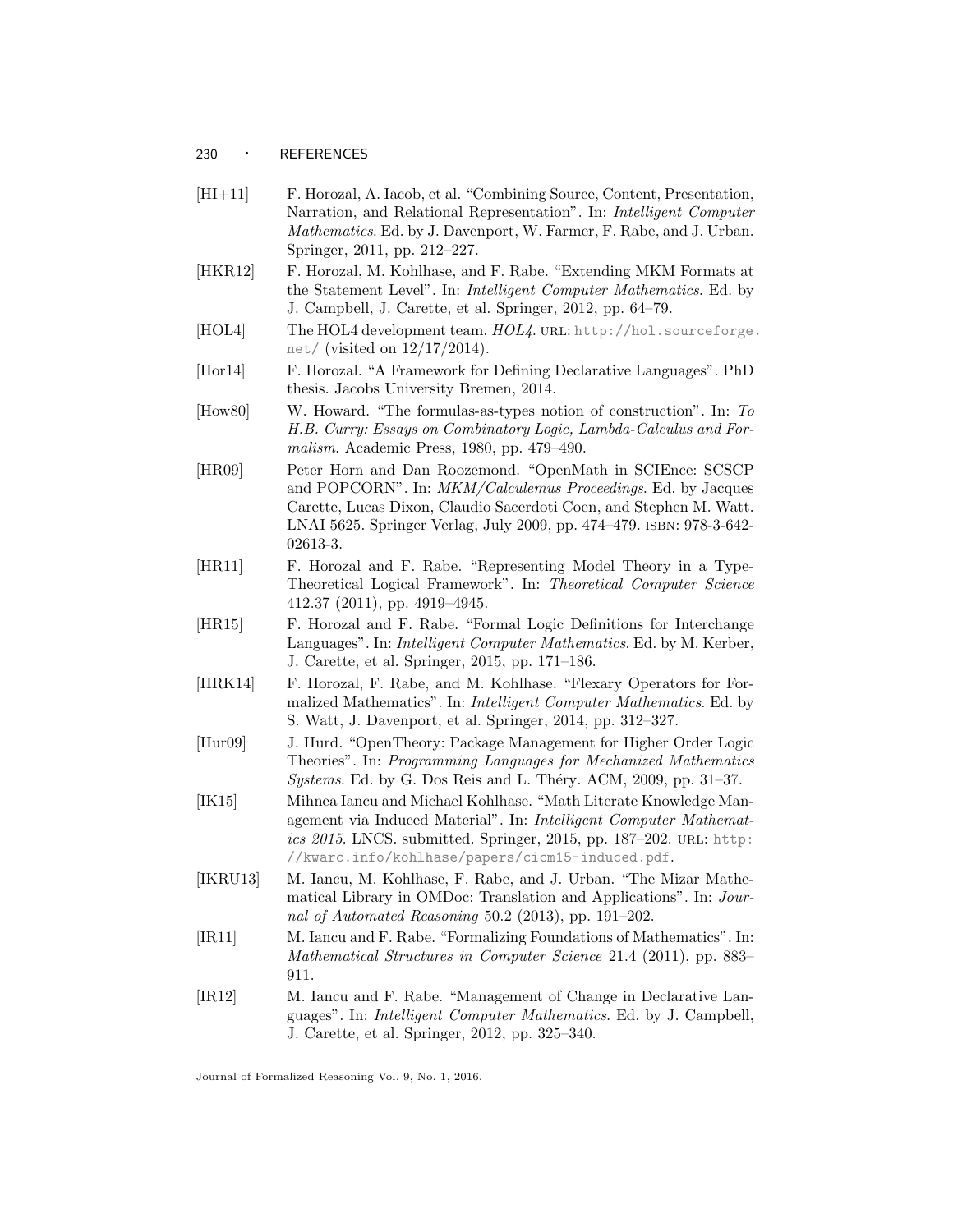- [JC+12] Johan Jeuring, John A. Campbell, et al., eds. Intelligent Computer Mathematics. Conferences on Intelligent Computer Mathematics (CICM). (Bremen, Germany, July 9–14, 2012). LNAI 7362. Berlin and Heidelberg: Springer Verlag, 2012. isbn: 978-3-642-31373-8.
- <span id="page-30-1"></span>[KA+10] G. Klein, J. Andronick, et al. "seL4: formal verification of an operatingsystem kernel". In: Communications of the ACM 53.6 (2010), pp. 107– 115.
- <span id="page-30-5"></span>[KI12] Michael Kohlhase and Mihnea Iancu. "Searching the Space of Mathematical Knowledge". In: DML and MIR 2012. Ed. by Petr Sojka and Michael Kohlhase. in press. Masaryk University, Brno, 2012. isbn: 978-80-210-5542-1. url: [http : / / kwarc . info / kohlhase / papers /](http://kwarc.info/kohlhase/papers/mir12.pdf) [mir12.pdf](http://kwarc.info/kohlhase/papers/mir12.pdf).
- <span id="page-30-2"></span>[KK13] C. Kaliszyk and A. Krauss. "Scalable LCF-style proof translation". In: Interactive Theorem Proving. Ed. by S. Blazy, C. Paulin-Mohring, and D. Pichardie. Springer, 2013, pp. 51–66.
- <span id="page-30-0"></span>[KMM00] M. Kaufmann, P. Manolios, and J Moore. Computer-Aided Reasoning: An Approach. Kluwer Academic Publishers, 2000.
- <span id="page-30-4"></span>[KMP12] Michael Kohlhase, Bogdan A. Matican, and Corneliu C. Prodescu. "MathWebSearch 0.5 – Scaling an Open Formula Search Engine". In: Intelligent Computer Mathematics. Conferences on Intelligent Computer Mathematics (CICM). (Bremen, Germany, July 9–14, 2012). Ed. by Johan Jeuring, John A. Campbell, et al. LNAI 7362. Berlin and Heidelberg: Springer Verlag, 2012, pp. 342–357. isbn: 978-3-642- 31373-8. URL: http://kwarc.info/kohlhase/papers/aisc12[mws.pdf](http://kwarc.info/kohlhase/papers/aisc12-mws.pdf).
- <span id="page-30-3"></span>[Koh06] Michael Kohlhase. OMDoc – An open markup format for mathematical documents [Version 1.2]. LNAI 4180. Springer Verlag, Aug. 2006. url: <http://omdoc.org/pubs/omdoc1.2.pdf>.
- <span id="page-30-8"></span>[Koh08] M. Kohlhase. "Using LATEX as a Semantic Markup Format". In: Mathematics in Computer Science 2.2 (2008), pp. 279–304.
- <span id="page-30-6"></span>[Koh12] Michael Kohlhase. "The Planetary Project: Towards eMath3.0". In: Intelligent Computer Mathematics. Conferences on Intelligent Computer Mathematics (CICM). (Bremen, Germany, July 9–14, 2012). Ed. by Johan Jeuring, John A. Campbell, et al. LNAI 7362. Berlin and Heidelberg: Springer Verlag, 2012, pp. 448–452. isbn: 978-3-642- 31373-8. arXiv: [1206.5048 \[cs.DL\]](http://arxiv.org/abs/1206.5048).
- <span id="page-30-7"></span>[Koh14] Michael Kohlhase. "A Data Model and Encoding for a Semantic, Multilingual Terminology of Mathematics". In: Intelligent Computer Mathematics 2014. Conferences on Intelligent Computer Mathematics. (Coimbra, Portugal, July 7–11, 2014). Ed. by Stephan Watt, James Davenport, et al. LNCS 8543. Springer, 2014, pp. 169–183. isbn: 978-3-319-08433-6. url: [http://kwarc.info/kohlhase/papers](http://kwarc.info/kohlhase/papers/cicm14-smglom.pdf)/ [cicm14-smglom.pdf](http://kwarc.info/kohlhase/papers/cicm14-smglom.pdf).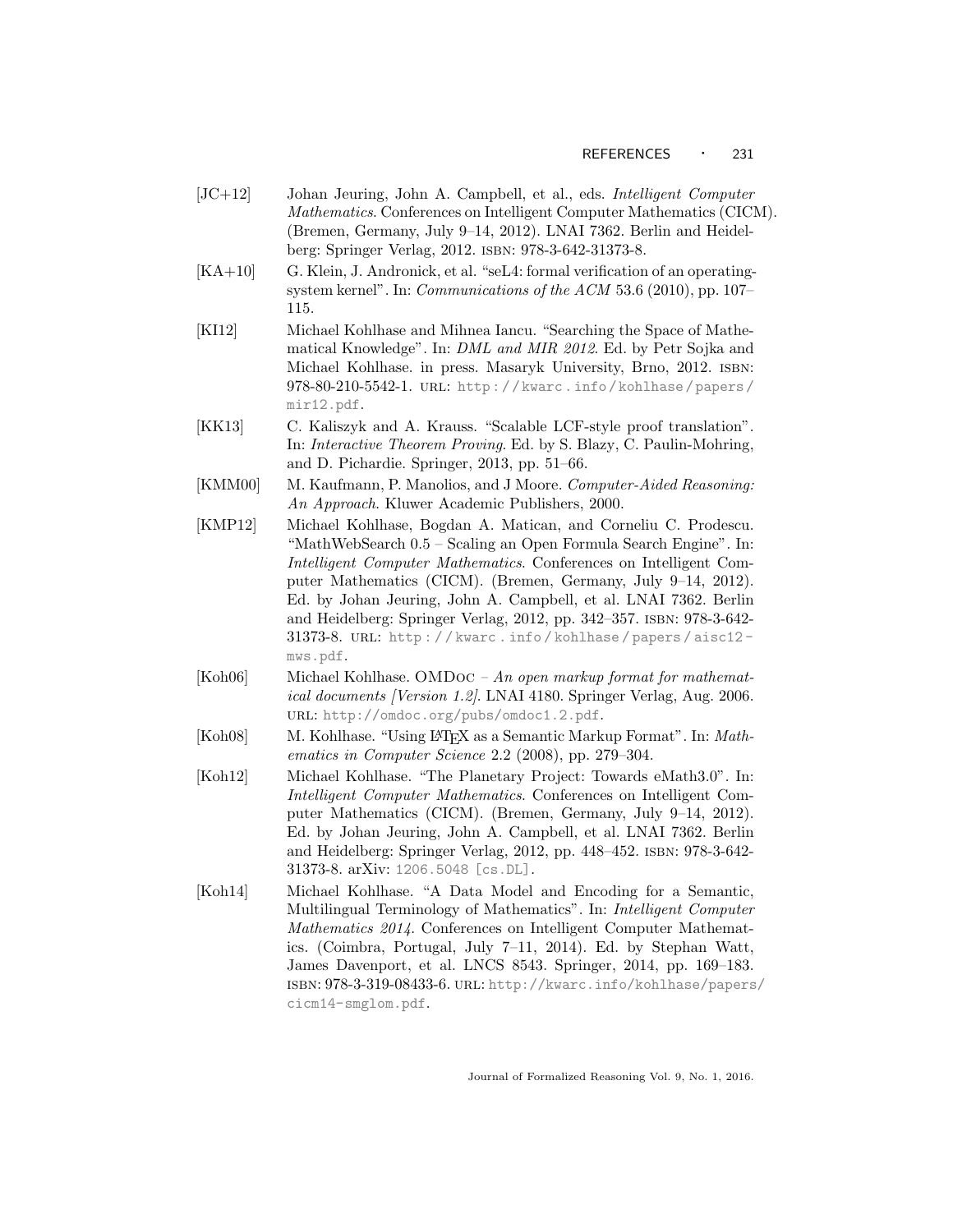# <sup>232</sup> · REFERENCES

- <span id="page-31-11"></span>[KR14] C. Kaliszyk and F. Rabe. "Towards Knowledge Management for HOL Light". In: Intelligent Computer Mathematics. Ed. by S. Watt, J. Davenport, et al. Springer, 2014, pp. 357–372.
- <span id="page-31-15"></span>[KRZ10] Michael Kohlhase, Florian Rabe, and Vyacheslav Zholudev. "Towards MKM in the Large: Modular Representation and Scalable Software Architecture". In: Intelligent Computer Mathematics. Ed. by Serge Autexier, Jacques Calmet, et al. LNAI 6167. Springer Verlag, 2010, pp. 370–384. isbn: 3642141277. arXiv: [1005.5232v2 \[cs.OH\]](http://arxiv.org/abs/1005.5232v2).
- <span id="page-31-8"></span>[KS10] A. Krauss and A. Schropp. "A Mechanized Translation from Higher-Order Logic to Set Theory". In: Interactive Theorem Proving. Ed. by M. Kaufmann and L. Paulson. Springer, 2010, pp. 323–338.
- <span id="page-31-14"></span>[KU13] C. Kaliszyk and J. Urban. "Automated Reasoning Service for HOL Light". In: *Intelligent Computer Mathematics*. to appear. Springer, 2013.
- <span id="page-31-7"></span>[KW10] C. Keller and B. Werner. "Importing HOL Light into Coq". In: Interactive Theorem Proving. Ed. by M. Kaufmann and L. Paulson. Springer, 2010, pp. 307–322.
- <span id="page-31-12"></span>[KS06] Michael Kohlhase and Ioan Sucan. "A Search Engine for Mathematical Formulae". In: Proceedings of Artificial Intelligence and Symbolic Computation, AISC'2006. Ed. by Tetsuo Ida, Jacques Calmet, and Dongming Wang. LNAI 4120. Springer Verlag, 2006, pp. 241–253. url: <http://kwarc.info/kohlhase/papers/aisc06.pdf>.
- <span id="page-31-13"></span>[MB+03] Erica Melis, Jochen B¨udenbender, et al. "Knowledge Representation and Management in ActiveMath". In: Annals of Mathematics and Artificial Intelligence 38.1–3 (2003), pp. 47–64.
- <span id="page-31-6"></span>[MC] Mathematical Components. URL: [http://www.msr-inria.fr/project](http://www.msr-inria.fr/projects/mathematical-components-2/)s/ [mathematical-components-2/](http://www.msr-inria.fr/projects/mathematical-components-2/) (visited on 12/17/2014).
- <span id="page-31-3"></span>[MeMa] Metamath Home page. URL: <http://us.metamath.org>.
- <span id="page-31-9"></span>[MizLib] Mizar Mathematical Library. url: <http://www.mizar.org/library> (visited on 09/27/2012).
- <span id="page-31-0"></span>[ML74] P. Martin-Löf. "An Intuitionistic Theory of Types: Predicative Part". In: Proceedings of the '73 Logic Colloquium. North-Holland, 1974, pp. 73–118.
- <span id="page-31-5"></span>[MTHM97] R. Milner, M. Tofte, R. Harper, and D. MacQueen. The Definition of Standard ML, Revised edition. MIT Press, 1997.
- <span id="page-31-1"></span>[Nor05] U. Norell. The Agda WiKi. http://wiki.portal.chalmers.se/ [agda](http://wiki.portal.chalmers.se/agda). 2005.
- <span id="page-31-2"></span> $[NPW02]$  T. Nipkow, L. Paulson, and M. Wenzel. Isabelle/HOL  $-A$  Proof Assistant for Higher-Order Logic. Springer, 2002.
- <span id="page-31-4"></span>[ORS92] S. Owre, J. Rushby, and N. Shankar. "PVS: A Prototype Verification System". In: 11th International Conference on Automated Deduction (CADE). Ed. by D. Kapur. Springer, 1992, pp. 748–752.
- <span id="page-31-10"></span>[OS06] S. Obua and S. Skalberg. "Importing HOL into Isabelle/HOL". In: Automated Reasoning. Ed. by N. Shankar and U. Furbach. Vol. 4130. Springer, 2006.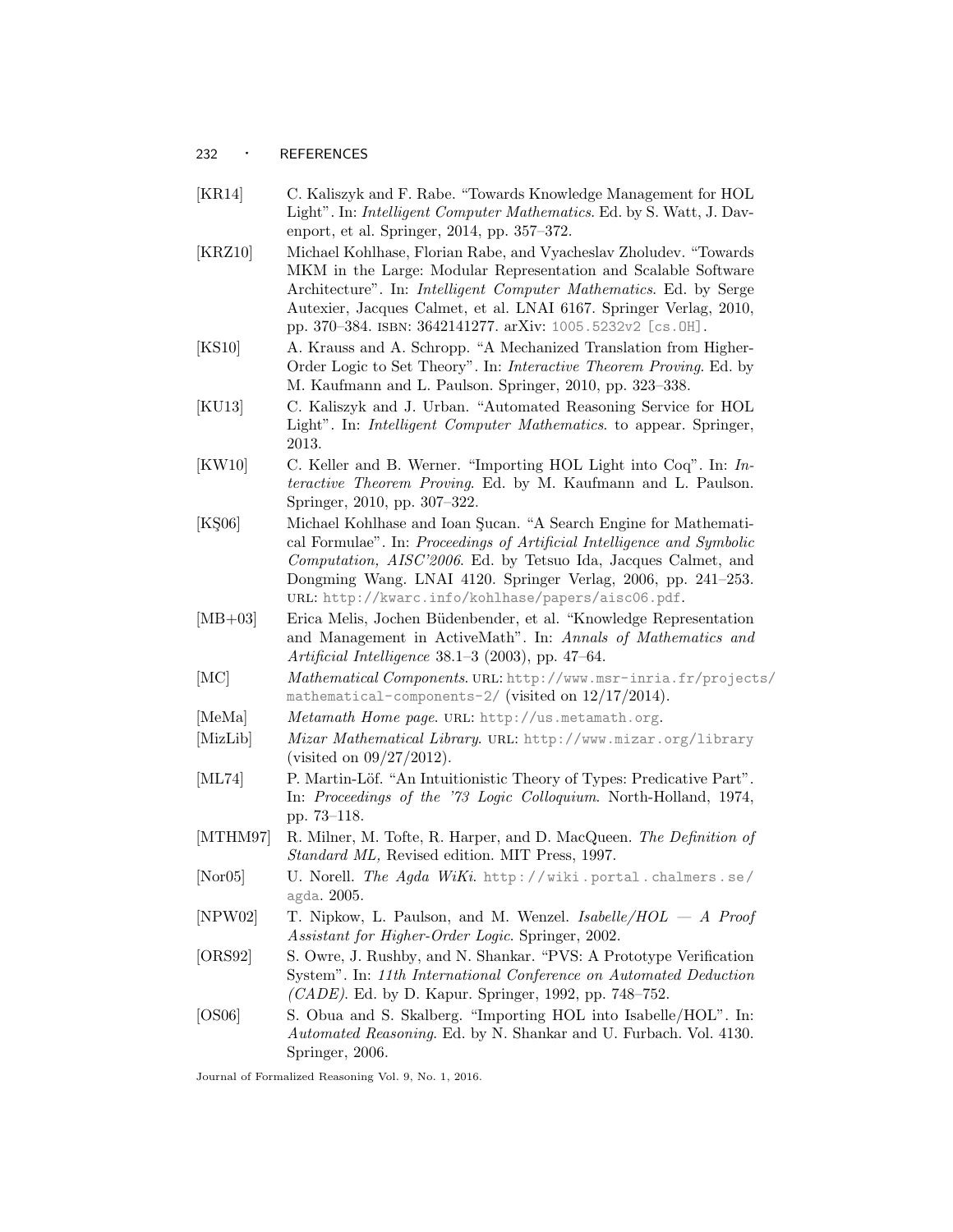- <span id="page-32-9"></span>[OSV07] M. Odersky, L. Spoon, and B. Venners. *Programming in Scala.* artima, 2007.
- <span id="page-32-5"></span>[Pau94] L. Paulson. Isabelle: A Generic Theorem Prover. Vol. 828. Lecture Notes in Computer Science. Springer, 1994.
- <span id="page-32-1"></span>[PC93] L. Paulson and M. Coen. Zermelo-Fraenkel Set Theory. Isabelle distribution, ZF/ZF.thy. 1993.
- <span id="page-32-0"></span>[Pfe01] F. Pfenning. "Logical frameworks". In: Handbook of automated reasoning. Ed. by J. Robinson and A. Voronkov. Elsevier, 2001, pp. 1063– 1147.
- <span id="page-32-4"></span>[PS99] F. Pfenning and C. Schürmann. "System Description: Twelf - A Meta-Logical Framework for Deductive Systems". In: Automated Deduction. Ed. by H. Ganzinger. 1999, pp. 202–206.
- <span id="page-32-2"></span>[PVS] NASA PVS Library. url: [http://shemesh.larc.nasa.gov/fm/](http://shemesh.larc.nasa.gov/fm/ftp/larc/PVS-library/) [ftp/larc/PVS-library/](http://shemesh.larc.nasa.gov/fm/ftp/larc/PVS-library/) (visited on 12/17/2014).
- <span id="page-32-13"></span>[Rab12] F. Rabe. "A Query Language for Formal Mathematical Libraries". In: Intelligent Computer Mathematics. Ed. by J. Campbell, J. Carette, et al. Springer, 2012, pp. 142–157.
- <span id="page-32-15"></span>[Rab13a] F. Rabe. "A Logical Framework Combining Model and Proof Theory". In: Mathematical Structures in Computer Science 23.5 (2013), pp. 945–1001.
- <span id="page-32-8"></span>[Rab13b] F. Rabe. "The MMT API: A Generic MKM System". In: Intelligent Computer Mathematics. Ed. by J. Carette, D. Aspinall, et al. Springer, 2013, pp. 339–343.
- <span id="page-32-12"></span>[Rab14a] F. Rabe. "A Logic-Independent IDE". In: Workshop on User Interfaces for Theorem Provers. Ed. by C. Benzmller and B. Woltzenlogel Paleo. Elsevier, 2014, pp. 48–60.
- <span id="page-32-7"></span>[Rab14b] F. Rabe. "How to Identify, Translate, and Combine Logics?" In: Journal of Logic and Computation (2014). doi:10.1093/logcom/exu079.
- <span id="page-32-10"></span>[Rab15a] F. Rabe. "Generic Literals". In: Intelligent Computer Mathematics. Ed. by M. Kerber, J. Carette, et al. Springer, 2015, pp. 102–117.
- <span id="page-32-11"></span>[Rab15b] F. Rabe. "Lax Theory Morphisms". In: ACM Transactions on Computational Logic 17.1 (2015).
- <span id="page-32-6"></span>[RK13] F. Rabe and M. Kohlhase. "A Scalable Module System". In: Information and Computation 230.1 (2013), pp. 1–54.
- <span id="page-32-3"></span>[RKS11] F. Rabe, M. Kohlhase, and C. Sacerdoti Coen. "A Foundational View on Integration Problems". In: Intelligent Computer Mathematics. Ed. by J. Davenport, W. Farmer, F. Rabe, and J. Urban. Springer, 2011, pp. 107–122.
- <span id="page-32-14"></span>[SJ95] Y. Srinivas and R. J¨ullig. "Specware: Formal Support for Composing Software". In: Mathematics of Program Construction. Ed. by B. Möller. Springer, 1995.